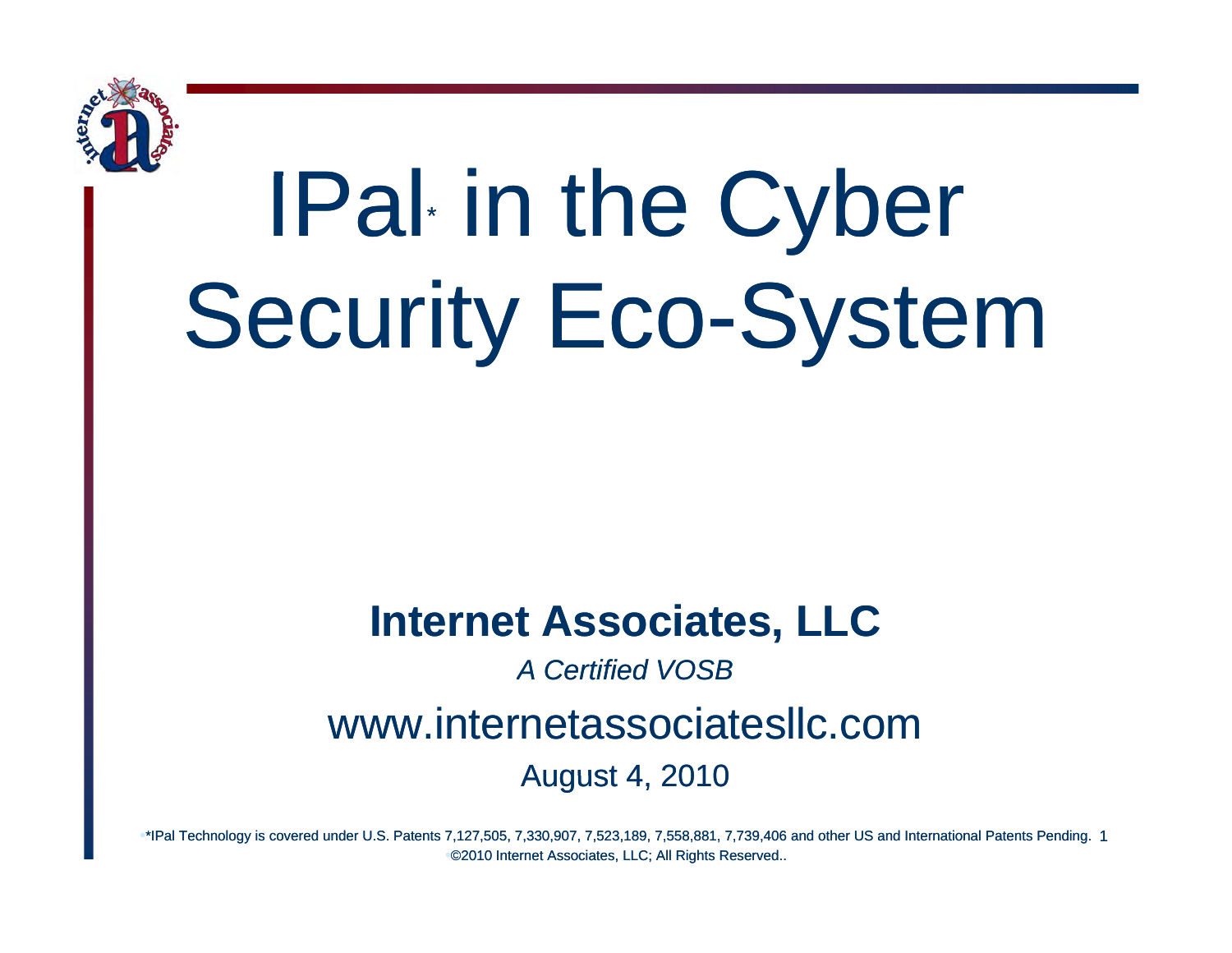

### Briefing Agenda

#### **Introduction**

- Consensus Audit Guidelines
- IP*al* Technology Foundations
- IP*al* Demonstration
- Questions

*… IPal Patented US Developed Technology IPal,* 

*Most extensive Intellectual Property coverage for Automated IPAM in the Industry*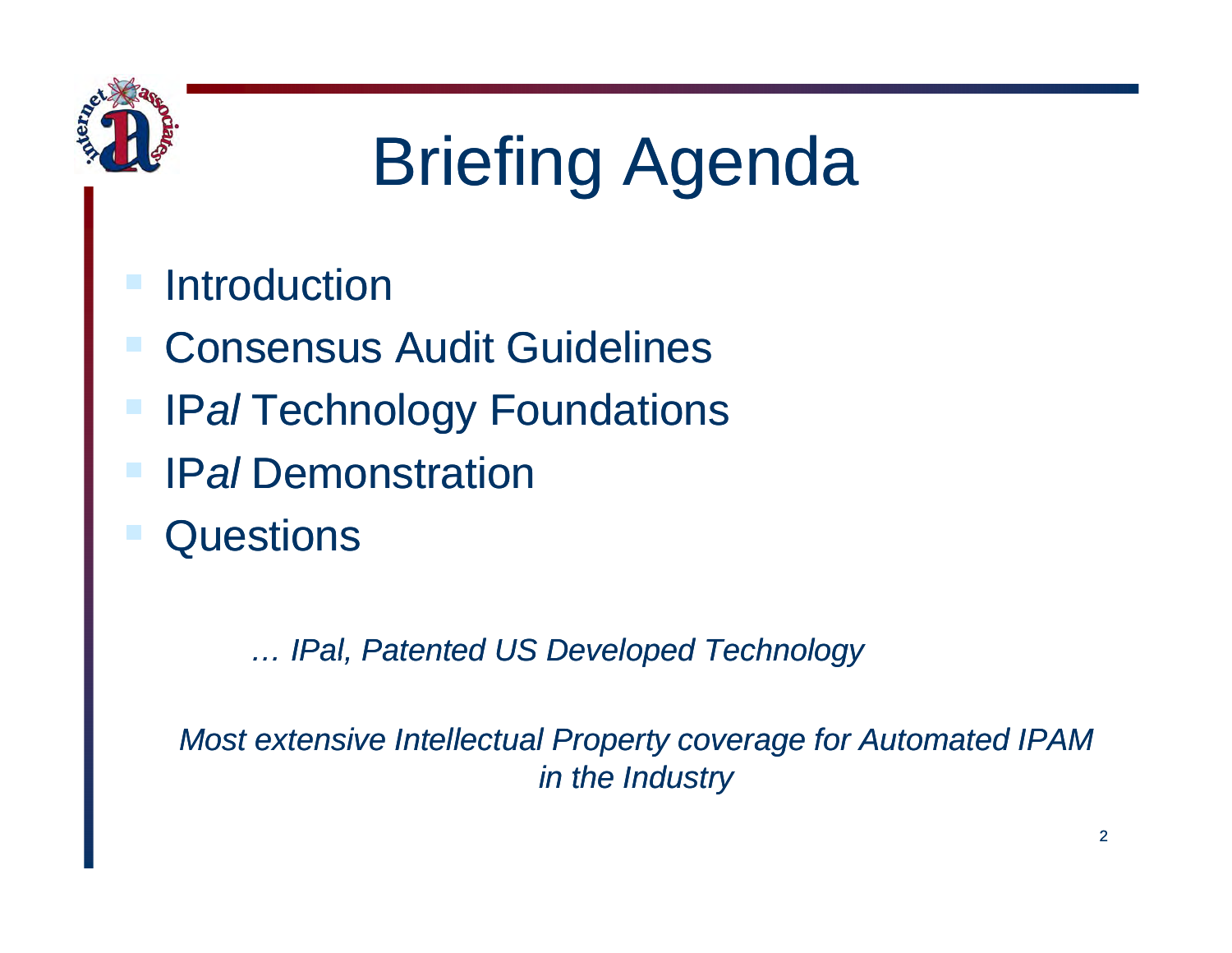### 20 Critical Controls – Consensus Audit Guidelines

- **Inventory for Authorized & Unauthorized** Devices & Software (1&2)
- Secure Configurations for Hardware & Software on Laptops, Workstations & Servers (3)
- Secure Configurations for Network Devices such as Firewalls, Routers & Switches (4)
- Boundary Defense (5)
- Maintenance, Monitoring, and Analysis of Security Audit Logs (6)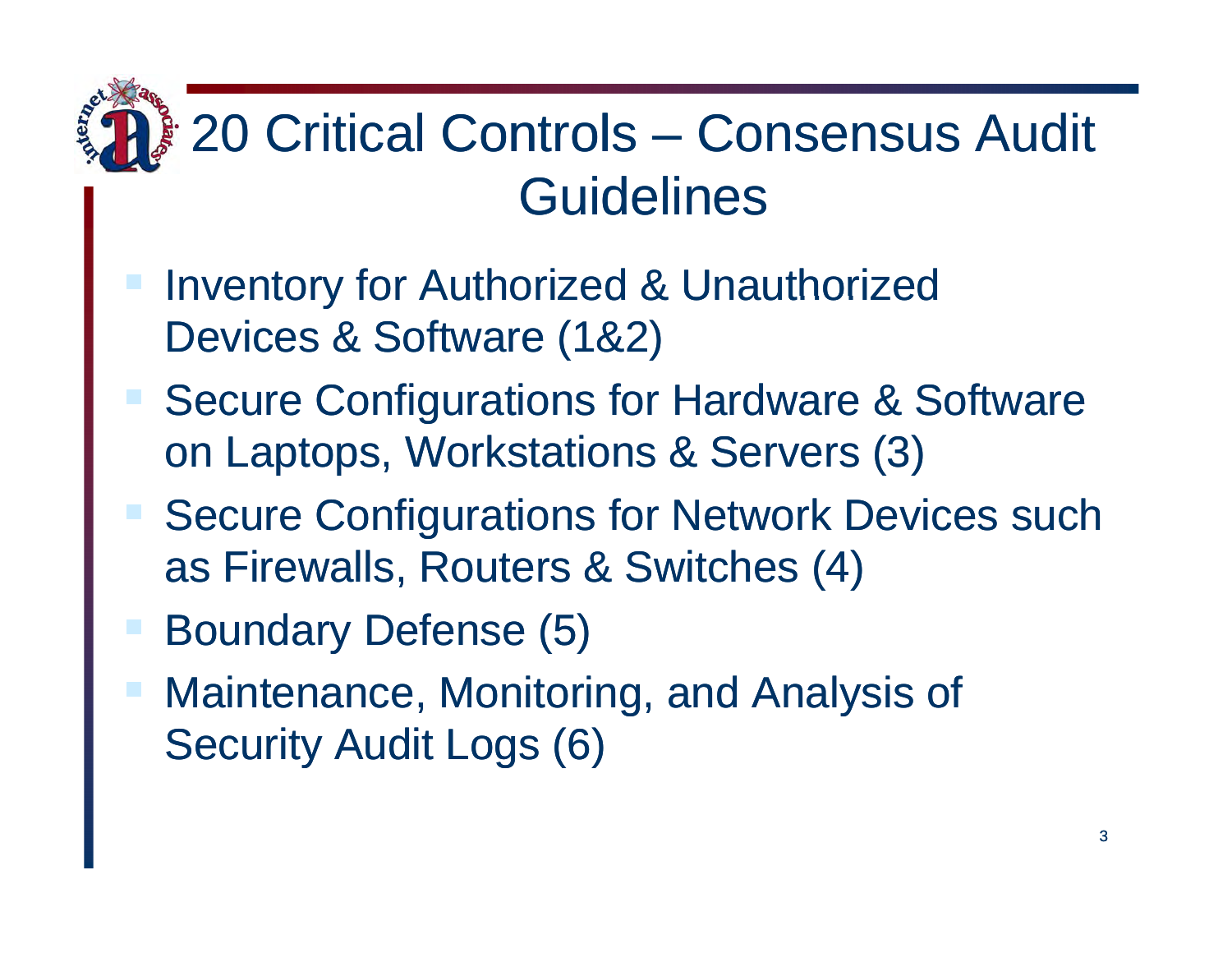### 20 Critical Controls - Consensus Audit Guidelines ...

- **Continuous Vulnerability Assessment & Remediation (10)**
- **Account Monitoring & Control (11)**
- **Malware Defenses (12)**
- **Limitation & Control of Network Ports, Protocols** & Services (13)
- **Wireless Device Control (14)**
- **Secure Network Engineering (16)**
- **Penetration Tests and Red Team Exercises (17)**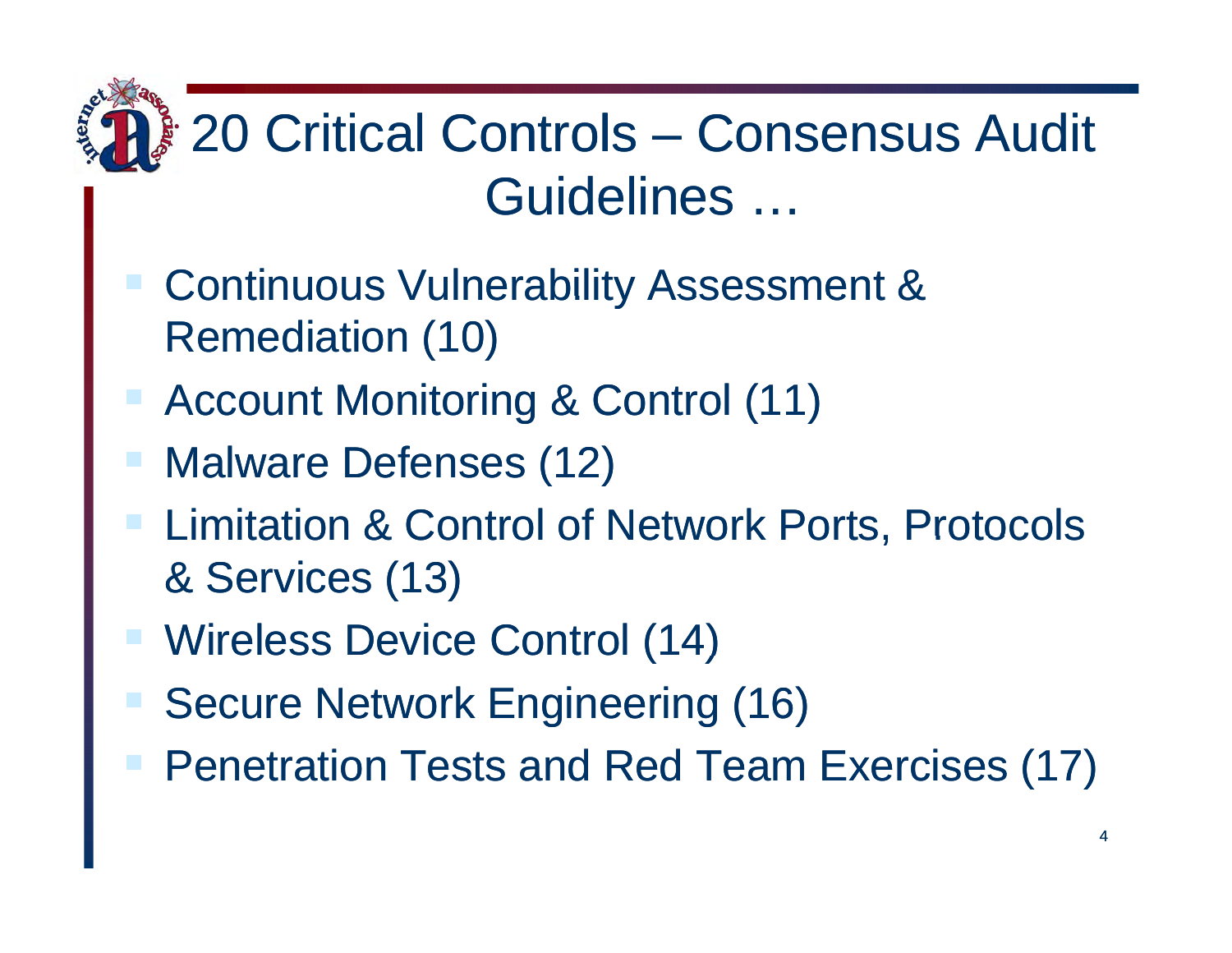# The IPal in Cyber Security Eco-System

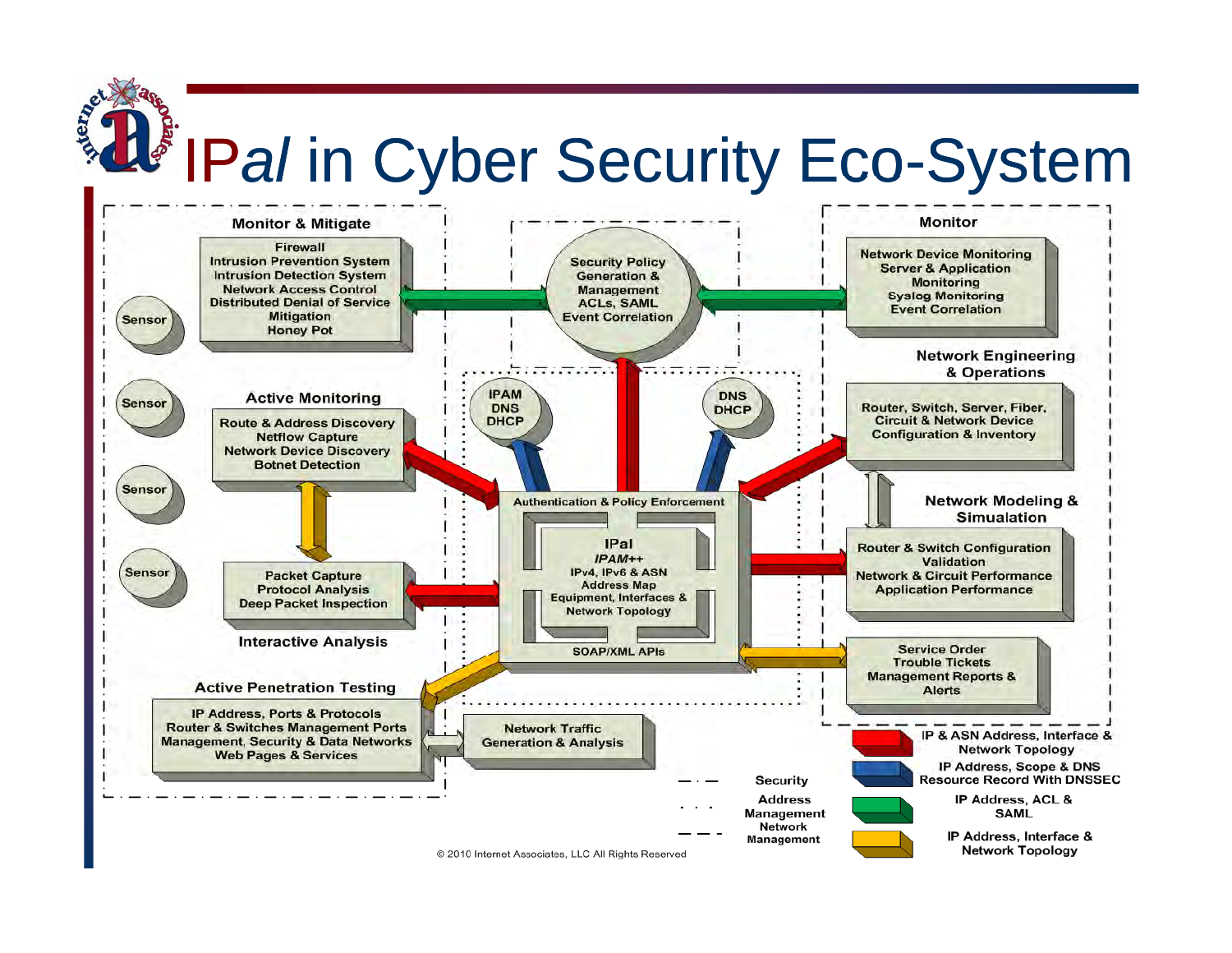### Partial List of Requirements

- Maintain all Addresses under Management
	- Complete, Accurate IP Address Lifecycle Support for IPv4, IPv6 and ASNs
	- **Multiple Routing Domains**
- Design & Engineer Address Architectures
- Model Equipment, Circuits, LANs & VLANs
	- Coordination of Address and related information with Interfaces to:
		- **Address, Device, Netflow & Network Discovery**
		- **Network Management & Security Applications**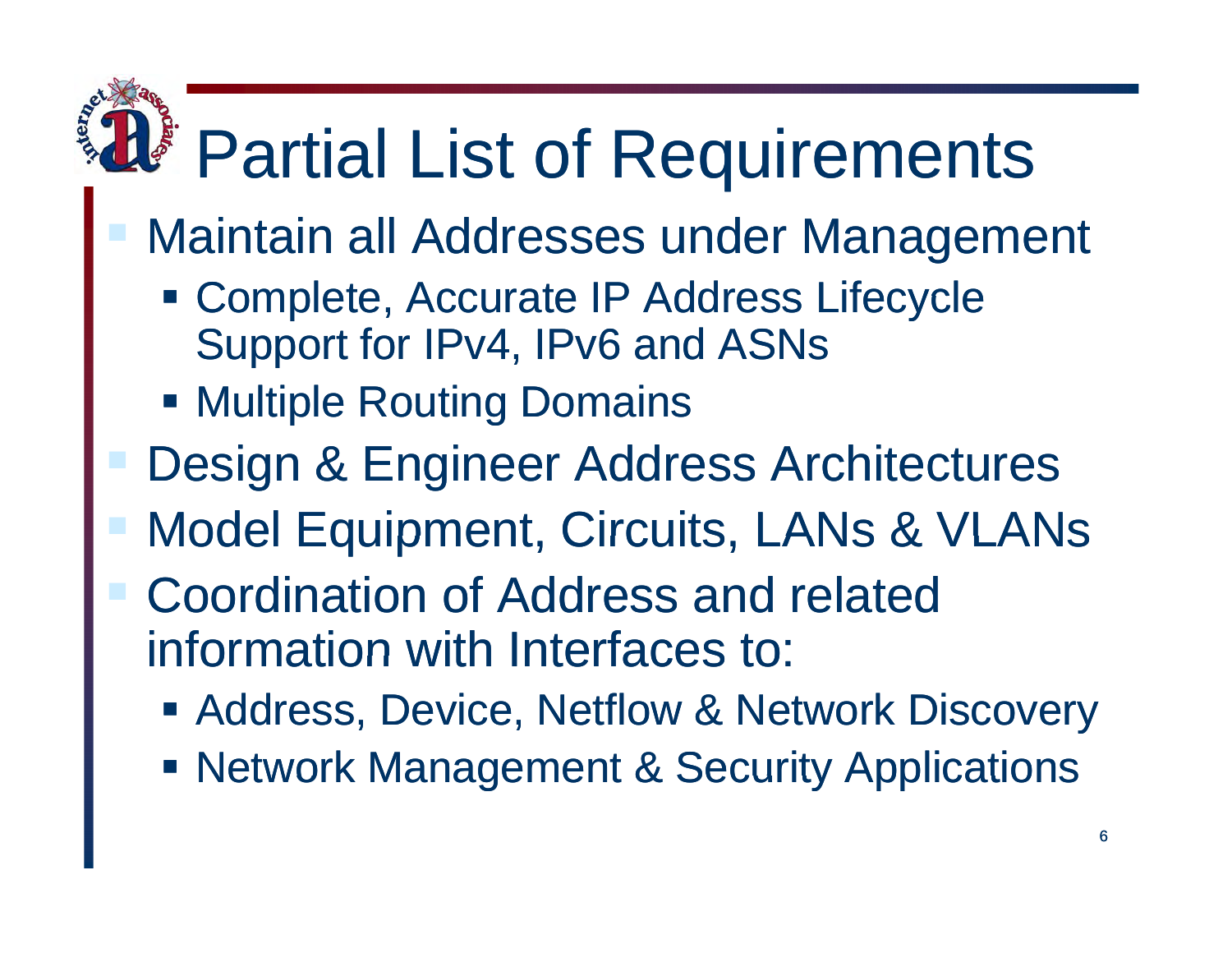### Number of v6 Addresses

| $\blacksquare$ /0  | 340,282,366,920,938,463,463,374,607,431,768,211,456 |
|--------------------|-----------------------------------------------------|
| $\blacksquare$ /16 | 519,229,685,853,482,762,853,049,632,922,010         |
| $\blacksquare$ /24 | 20,282,409,603,651,670,423,947,251,286,016          |
| $\blacksquare$ /32 | 79,228,162,514,264,337,593,543,950,336              |
| $\blacksquare$ /48 | 1,208,925,819,614,629,174,706,176                   |
| $\blacksquare$ /64 | 18,446,744,073,709,551,616                          |
| $\blacksquare$ /96 | 4,294,967,296                                       |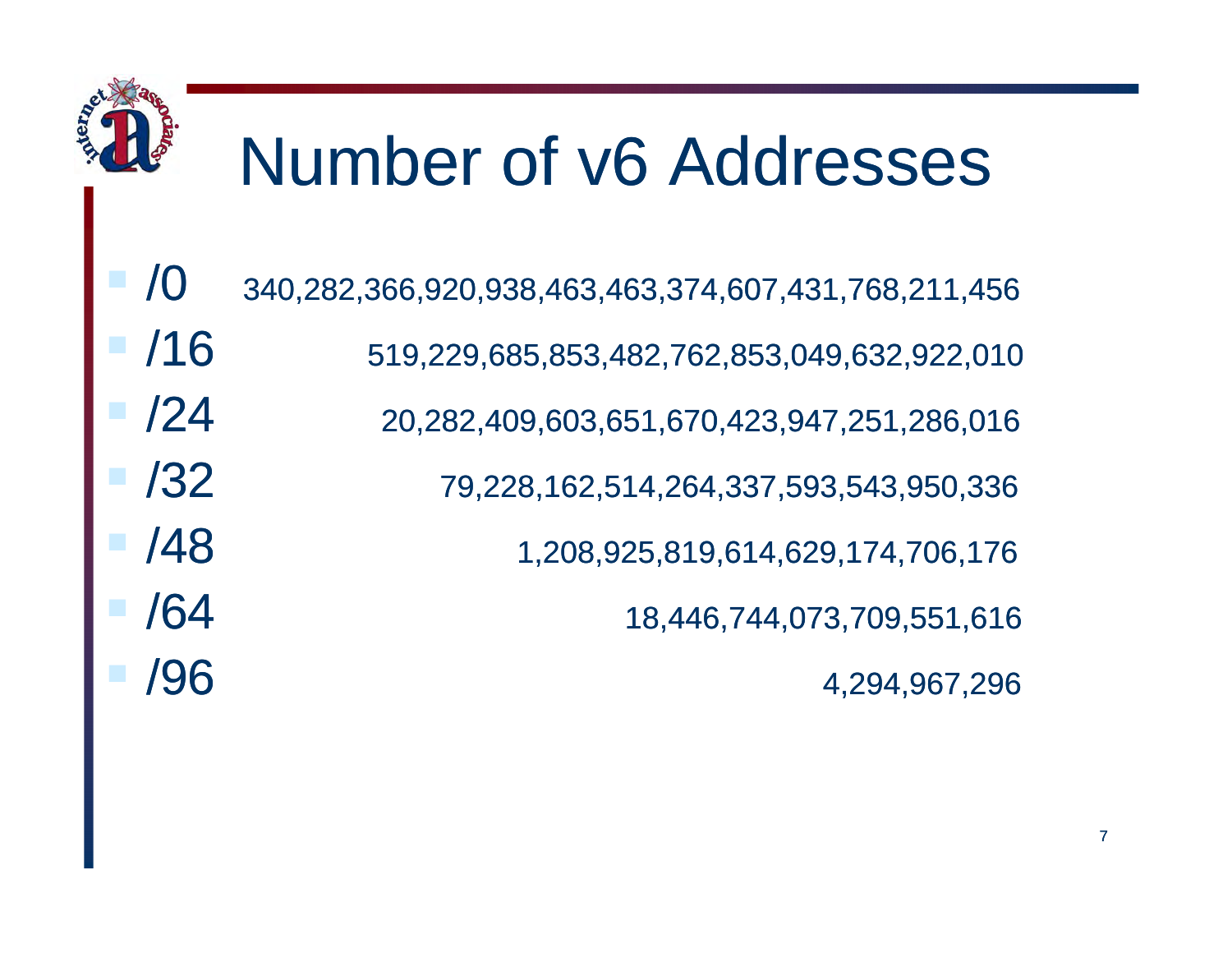### IP Address Lifecycle Management (IPALM)

- Manage addresses from definition to decommissioning through a lifecycle process
- Engineered IP Address Blocks (EIPAB)
	- **Service Service** Efficient block allocations and layout
	- Input Validation on all addresses with accurate assignments
	- Guaranteed unique within a routing domain
- Single Department/Enterprise-wide repository
	- High availability, mirrored transaction processing with geographically dispersed systems for COOP
	- Multiple simultaneous web based access
	- $\mathcal{L}(\mathcal{L})$ Policy Enforcement System wide
	- • Active Directory Integration with PIV/CAC Card Multi-factor authentication support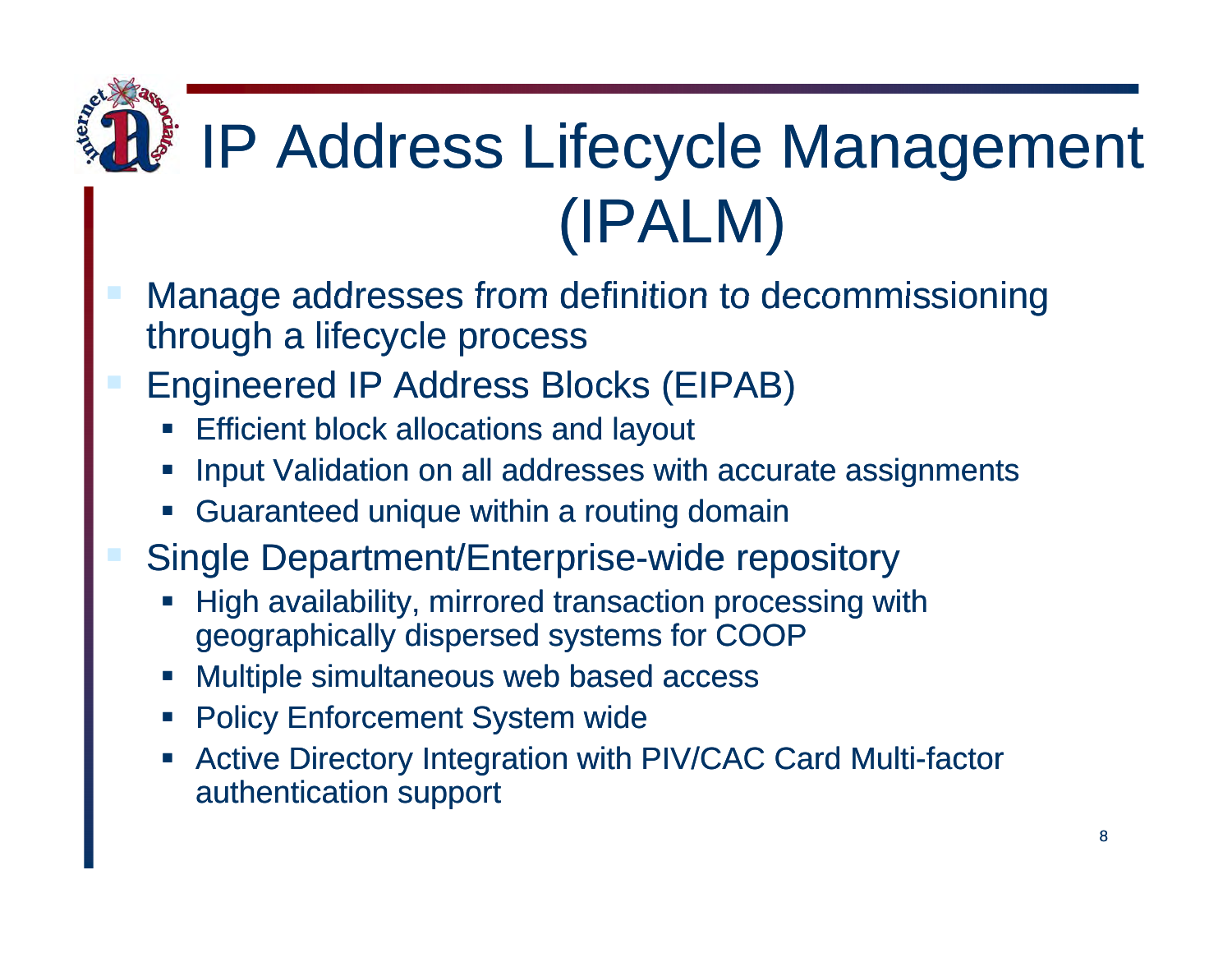

### IPALM

- 
- IP Address Space is a binary data structure containing engineered IP address blocks of any size
	- $\Box$  Manage any size of block from /0 to /128 IPv6 & /0 to /32 IPv4
	- Split, Combine, Move, Coalesce, & Loan Blocks
	- All IP Addresses in the block are under Management
	- Multiple Unique Routing Domains supported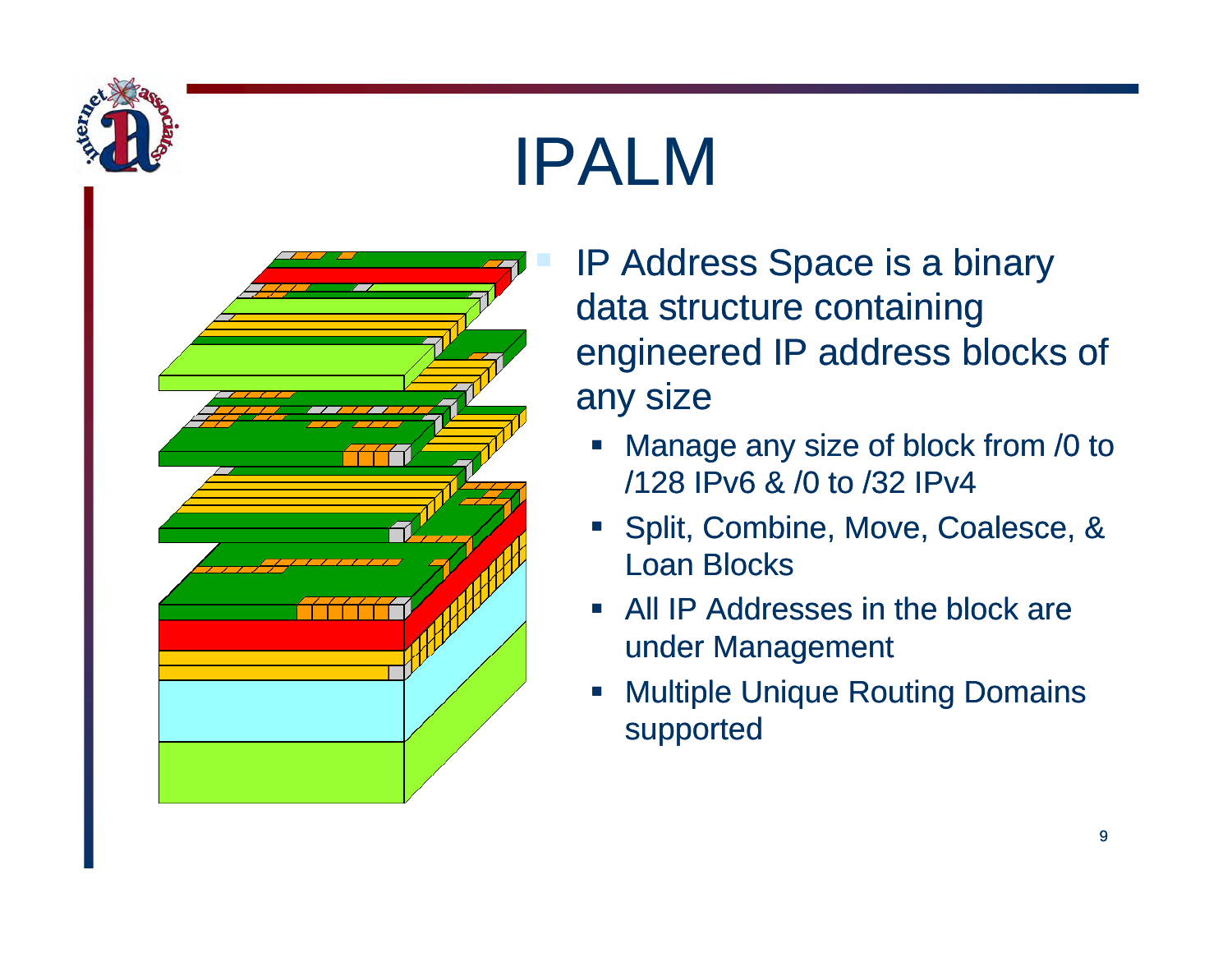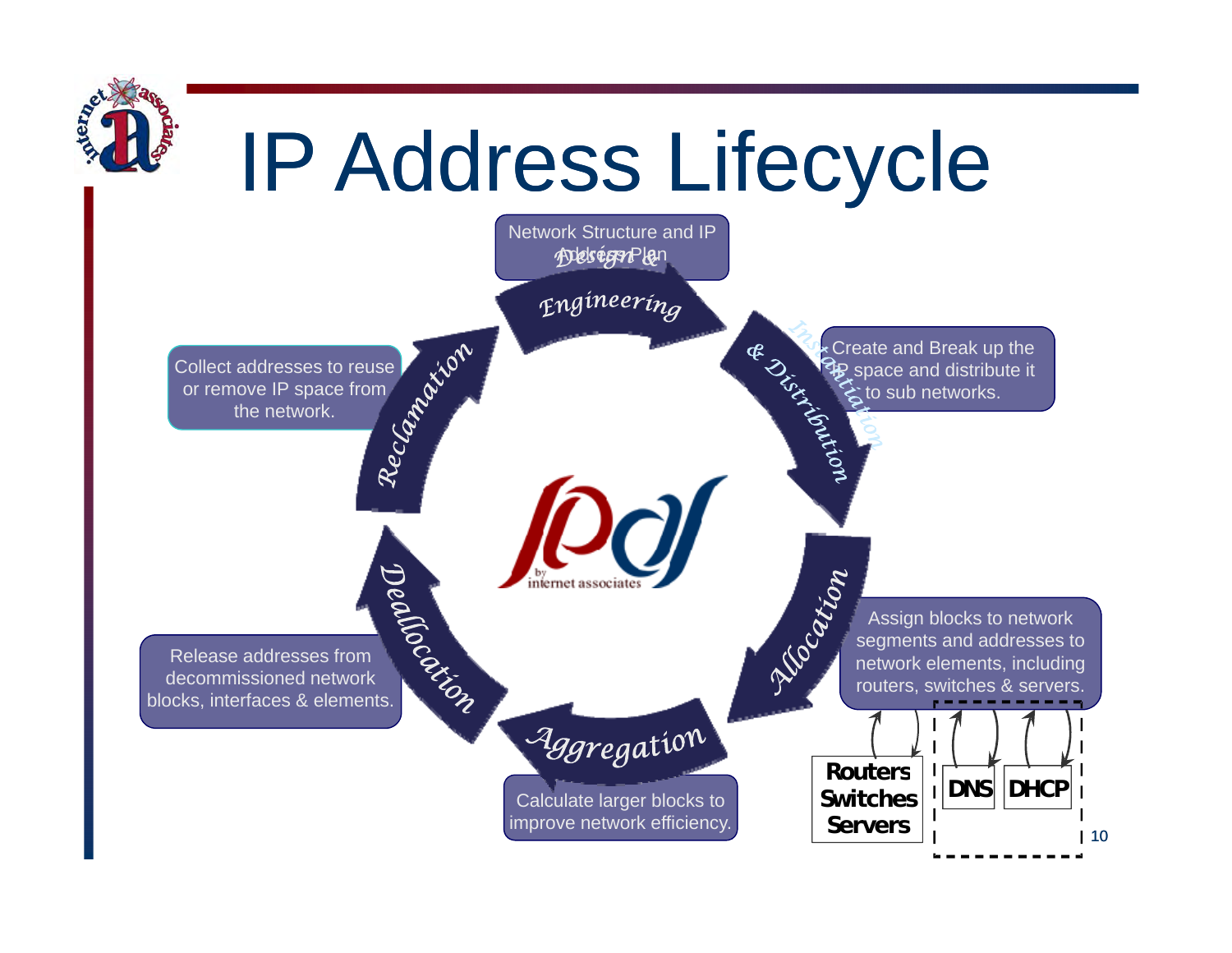

### IPal Network

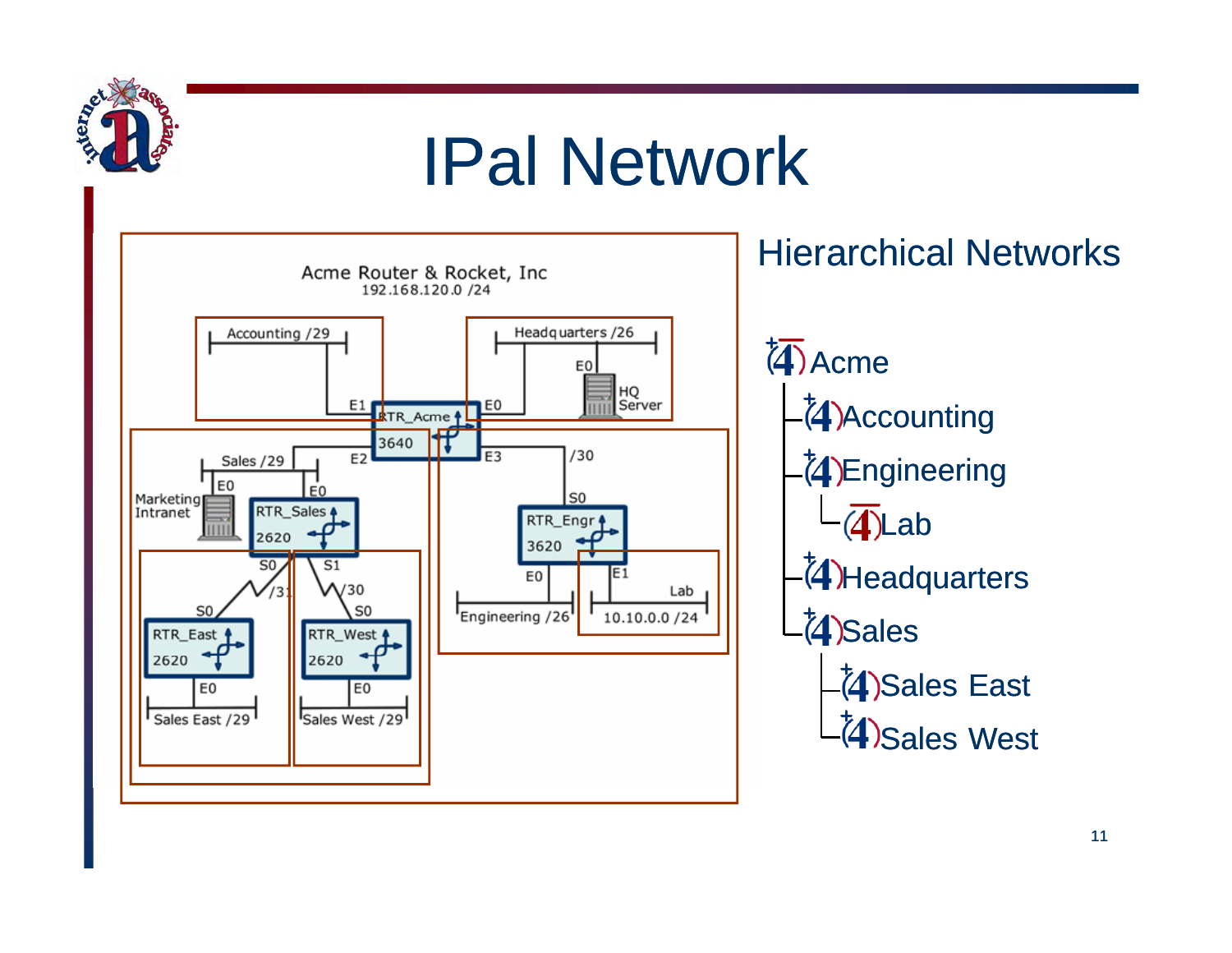

## The Aggregate Tree

 $\overline{\mathbf{4}}$ Acme

Accounting

**4) Engineering** 

 $\overline{\langle \pmb{4} \rangle}$  Lab

 $(4)$  Headquarters

4) Sales

74) Sales East (4) Sales West

- A group of Networks (containers) that:
	- Share one instance of address space either IPv4, IPv6 or ASN that defines a routing domain
	- Unique & Valid CIDR Addresses are maintained

#### **Network Containers:**

- **Anchor Address, Connection Blocks, Equipment & Interfaces**
- **Define Control Parameters including:** 
	- **Address Allocation Methods & Order**
	- **Automatic Distribution of Address Blocks**
	- DNS Suffix & FQDN, Zone & Update
	- **IP Address block reuse interval**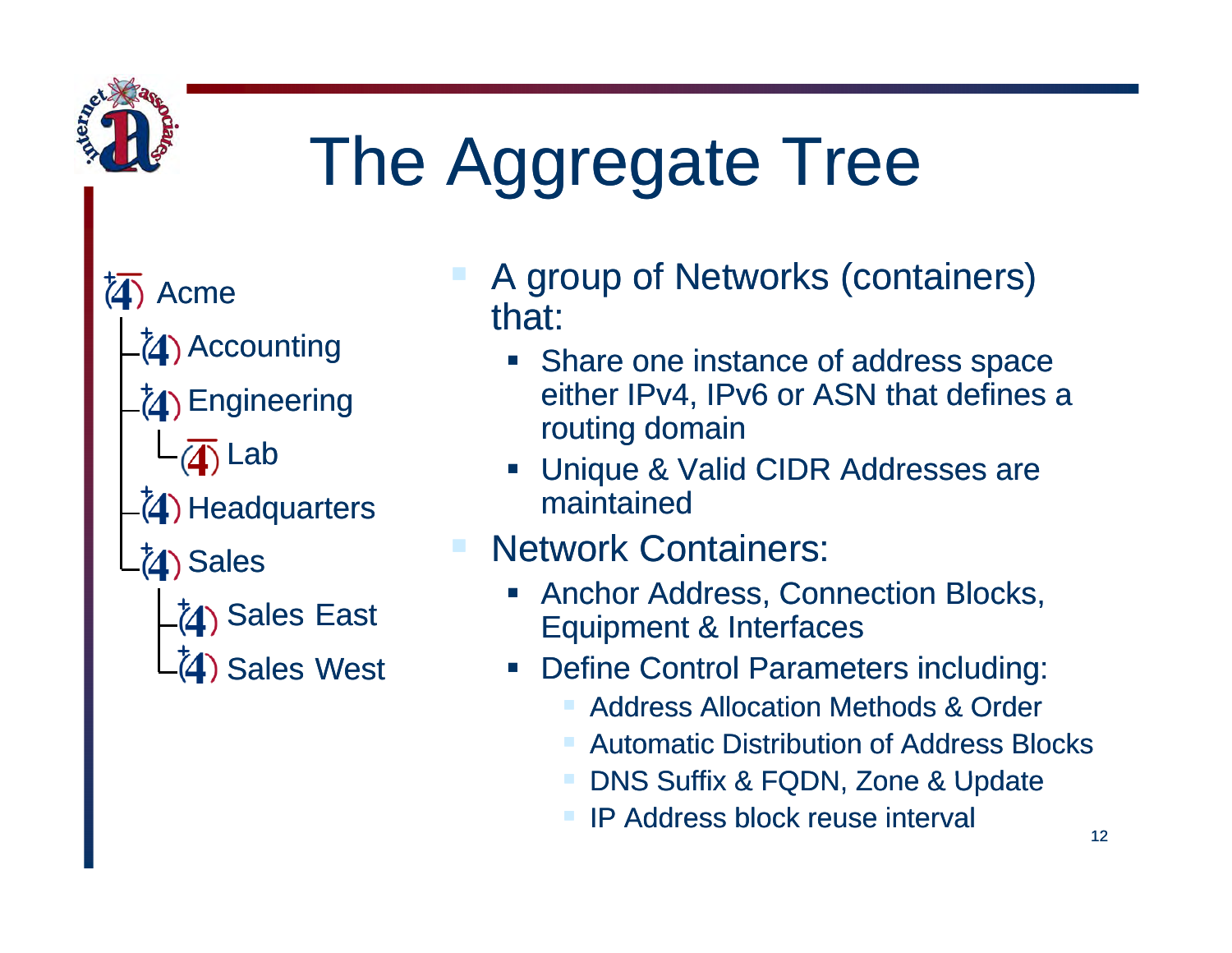### Network Tree

(4) Acme  $e \qquad \qquad$ 

**(4) Accounting** Engineering Lab

**(4) Headquarters** 

Sales

Sales West

Acme-v6  $(6)$  Engineering-v6  $6$  Headquarters-v6  Network Tree contain Aggregate Tree(s) of one or more types ASN, IPv4 or IPv6

**Duplicate Sp Provides**<br>
Sales East **Correctly managed**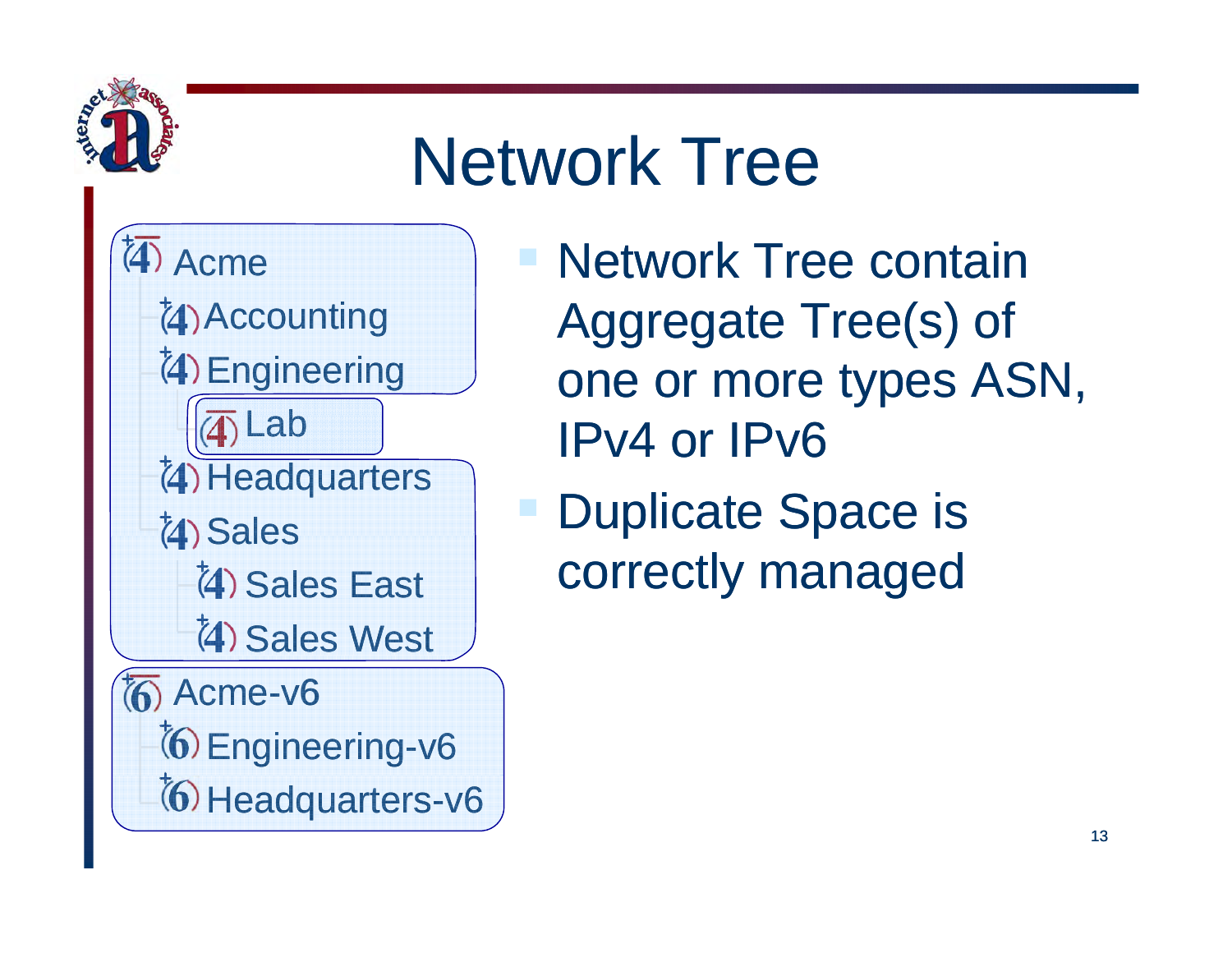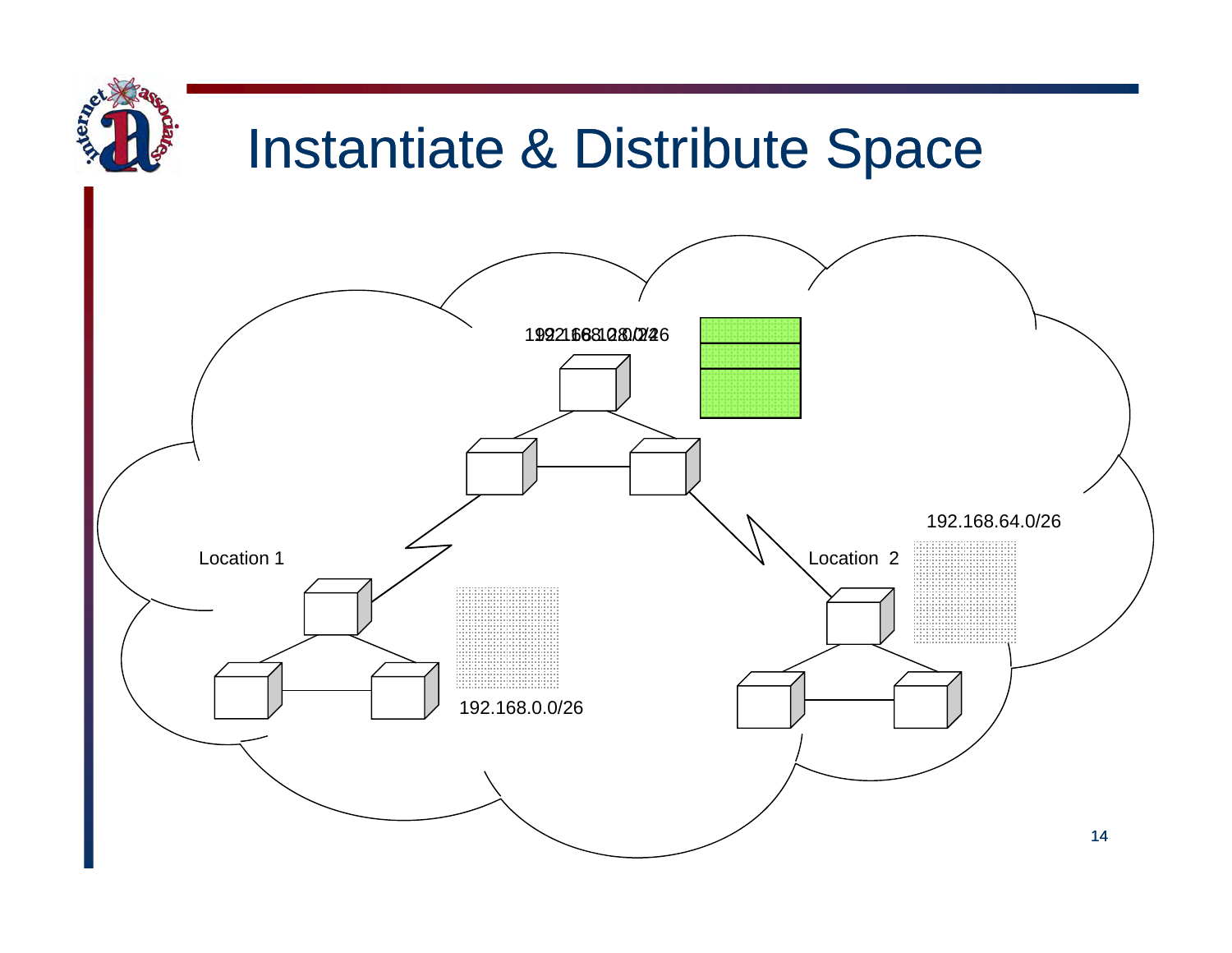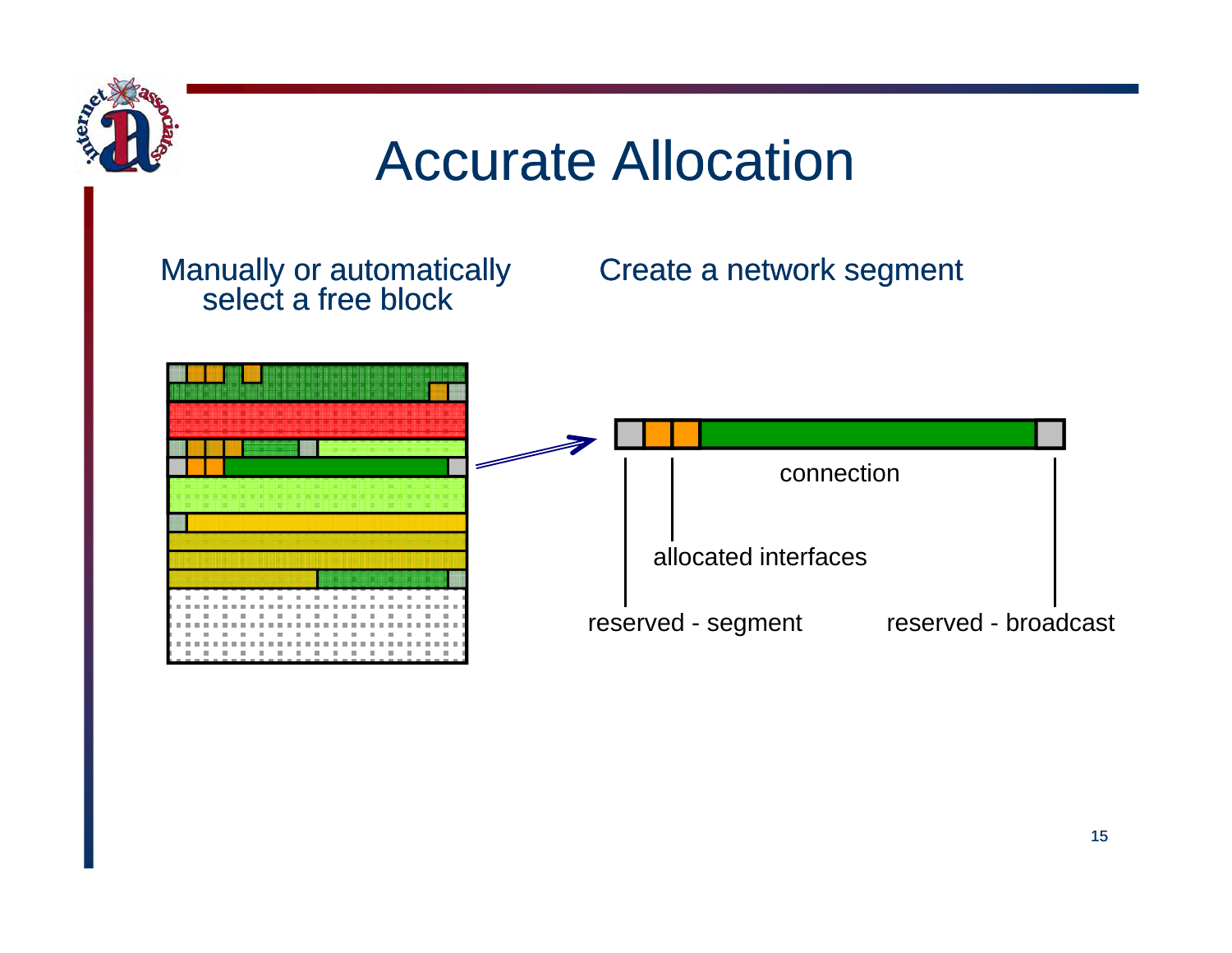

### IP address Aggregation

#### Man y small blocks Re

#### presented by a few large blocks



#### Allows all Addresses Under Management **Tightest Route Table Entries**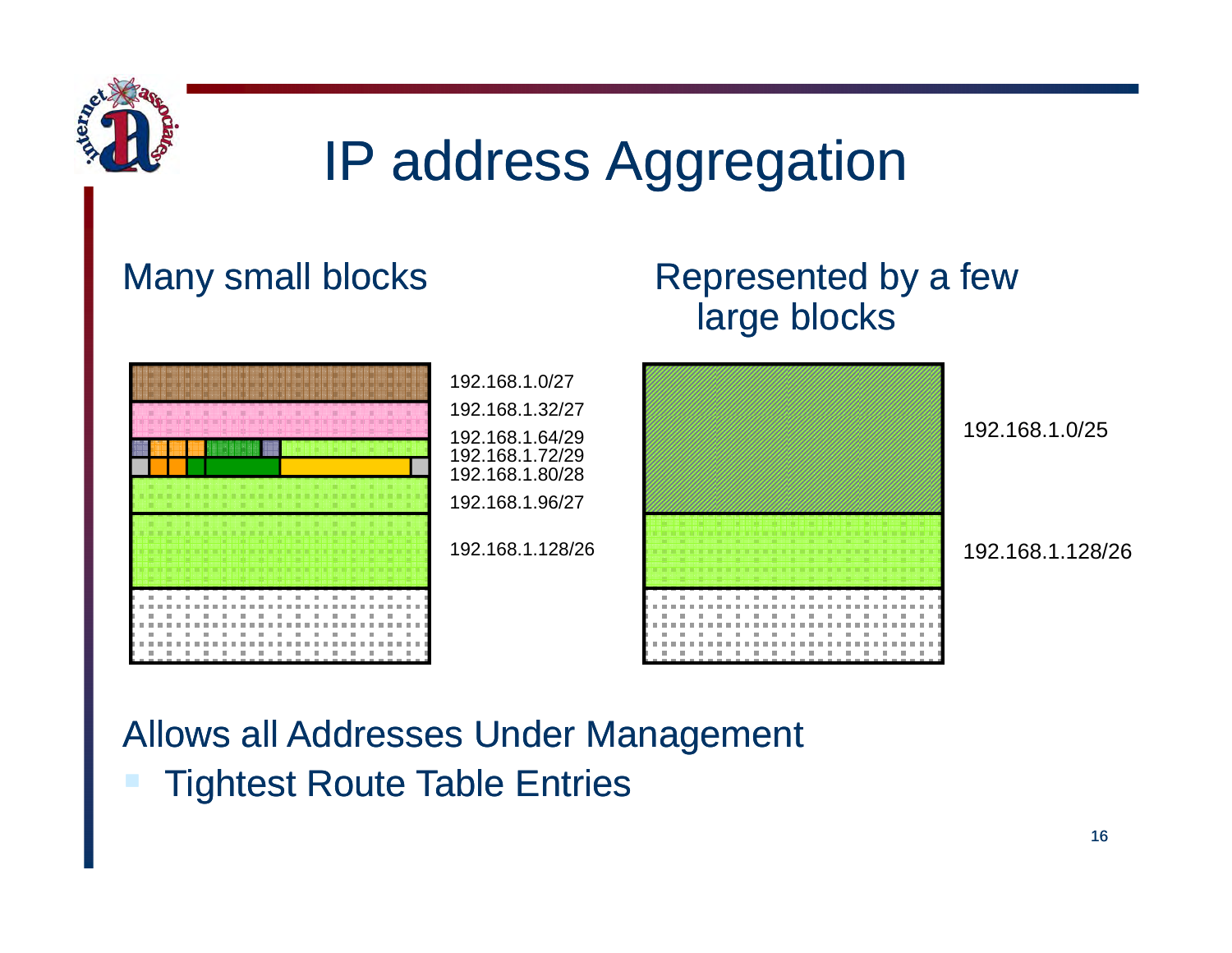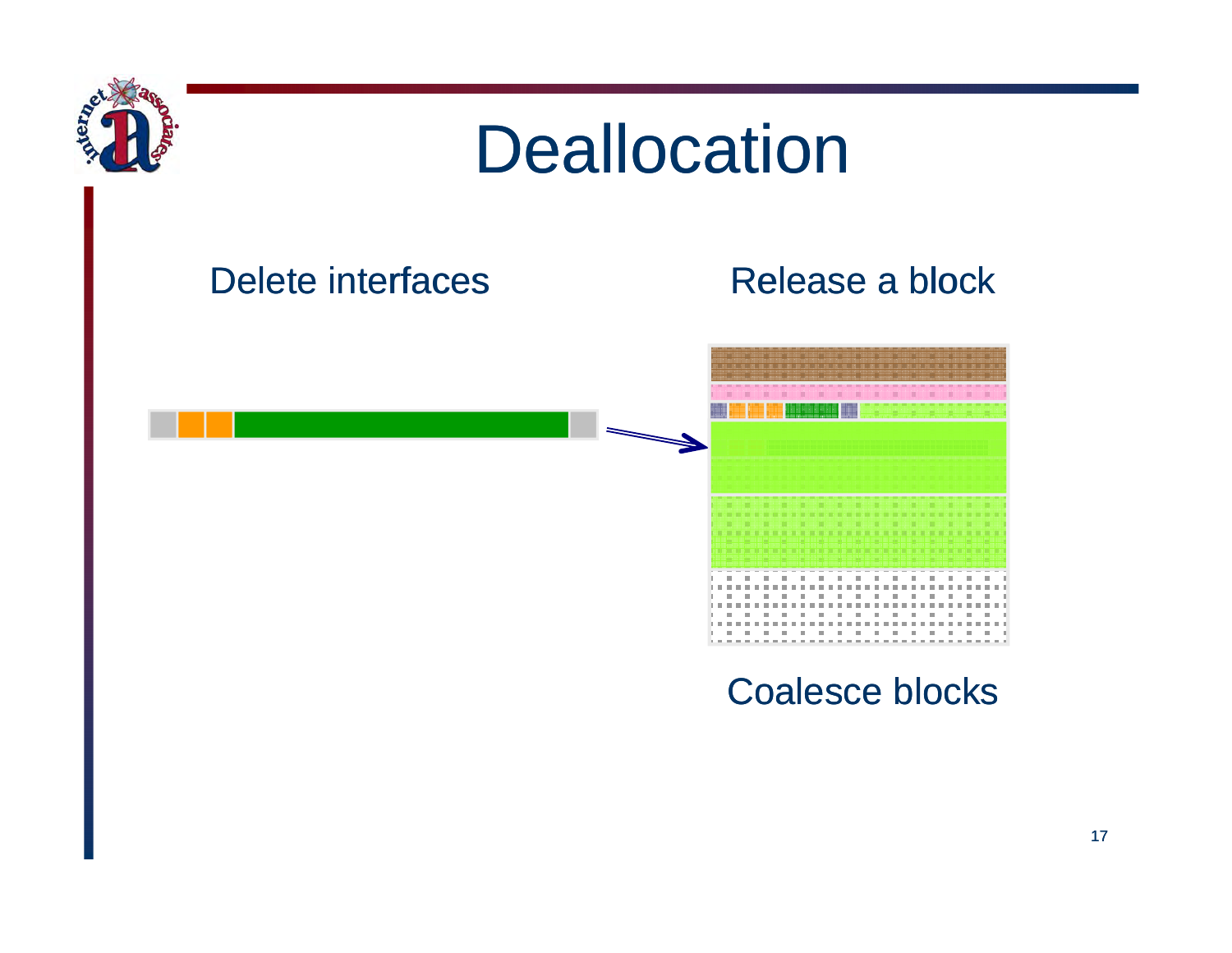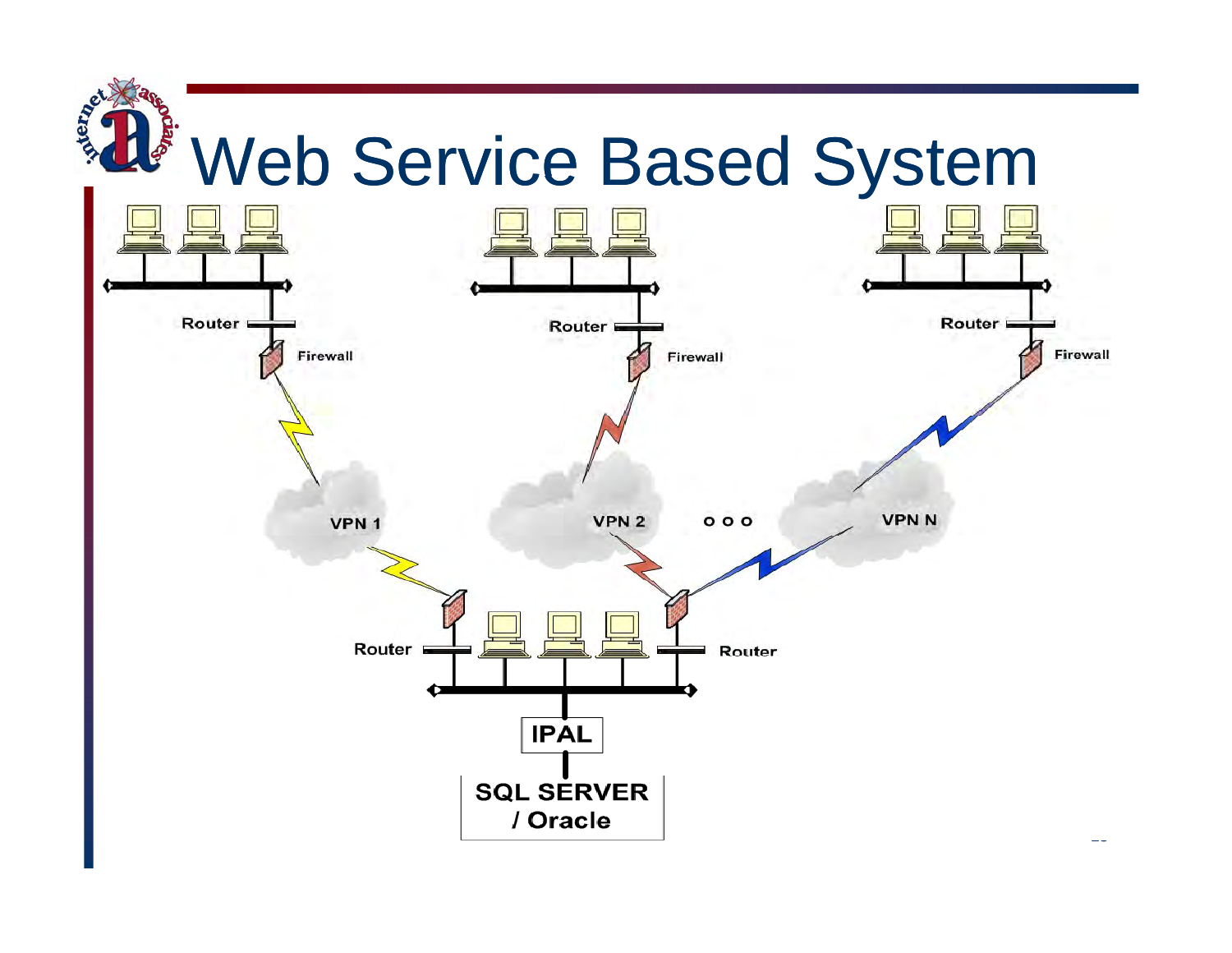

### **IPal Architecture**

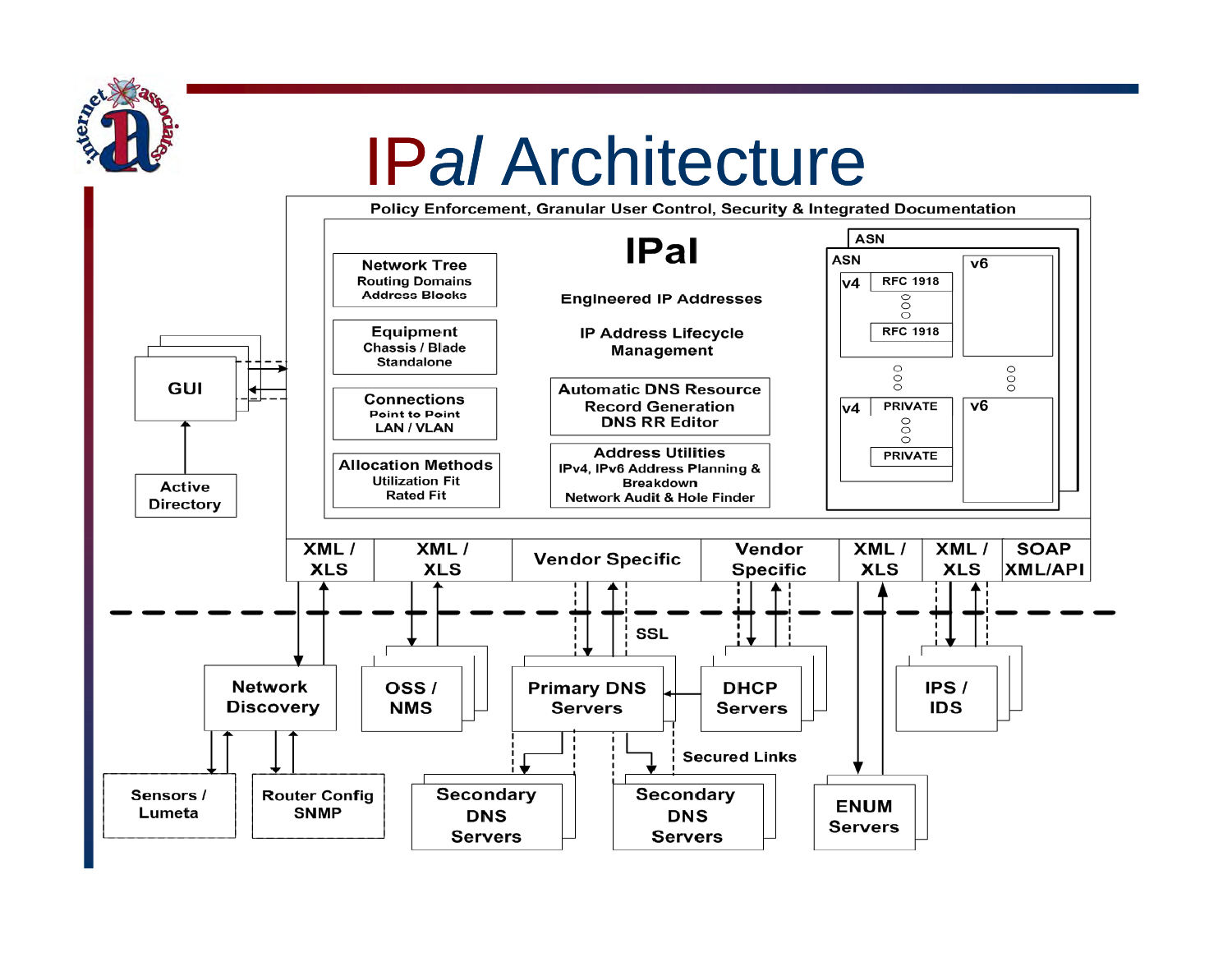

### IPv4, IPv6 & ASN Support



- ASN Based to support large Networks
- Multiple IPv4 & v6 Space
	- **Operational, Planning or** different organizations

Multiple Private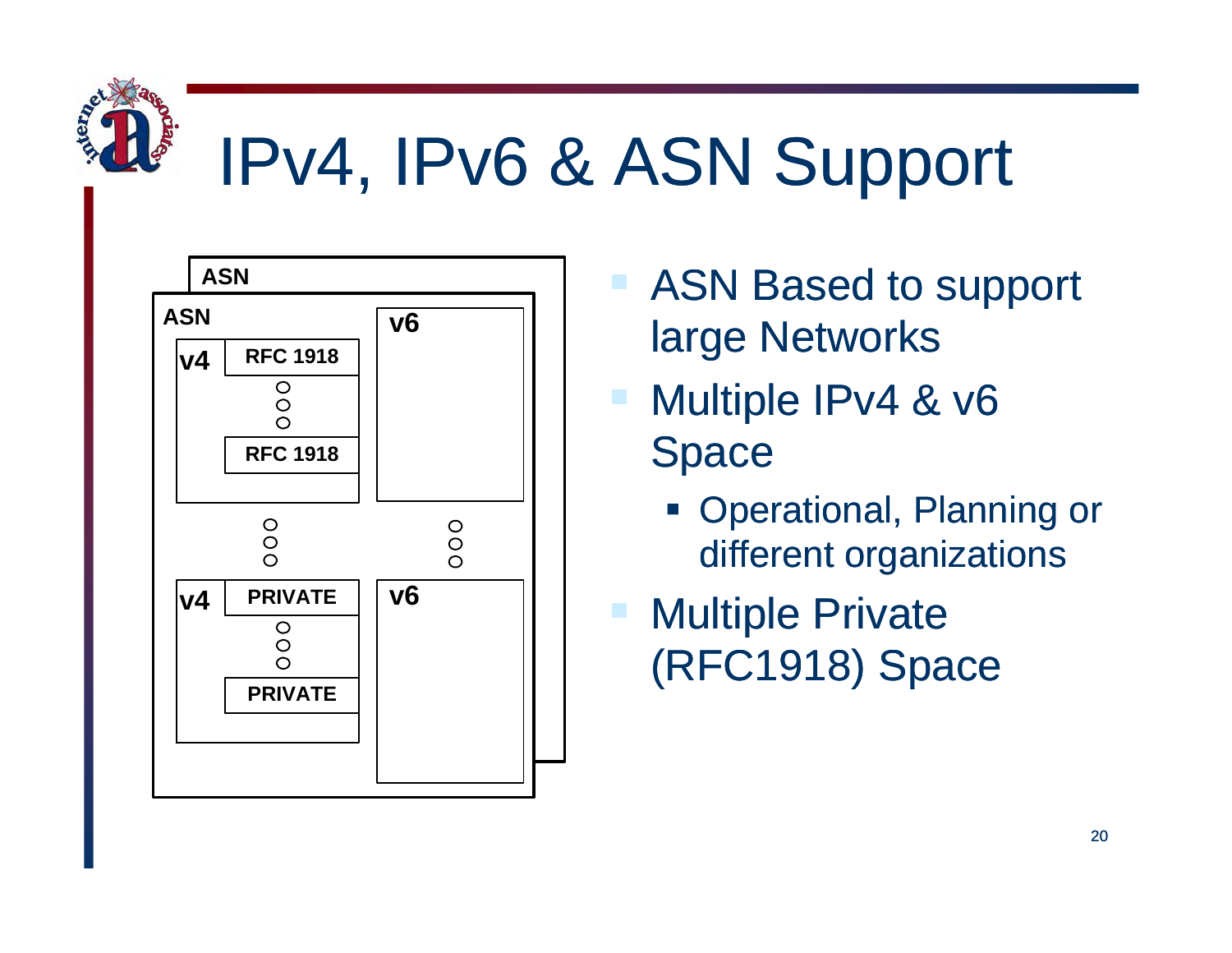

**Network Tree Routing Domains Address Blocks** 

Equipment Chassis / Blade **Standalone** 

**Connections Point to Point LAN / VLAN** 

**Allocation Methods Utilization Fit Rated Fit** 

**Automatic DNS Resource Record Generation DNS RR Editor** 

**Address Utilities** IPv4, IPv6 Address Planning & **Breakdown Network Audit & Hole Finder** 

### IPal Elements

- Validate, Organize & Control accurate IP addresses & associated information
- Equipment associates IP addresses with physical & virtual interfaces
- Connections organize subnetworks
- Multiple Allocation & Assignment Methods for IPv4 & IPv6
	- Automatic DNS Record Generation & RR Editor
		- Custom Fields (multiple data types)
	- Address, Network, Router & Switch Audit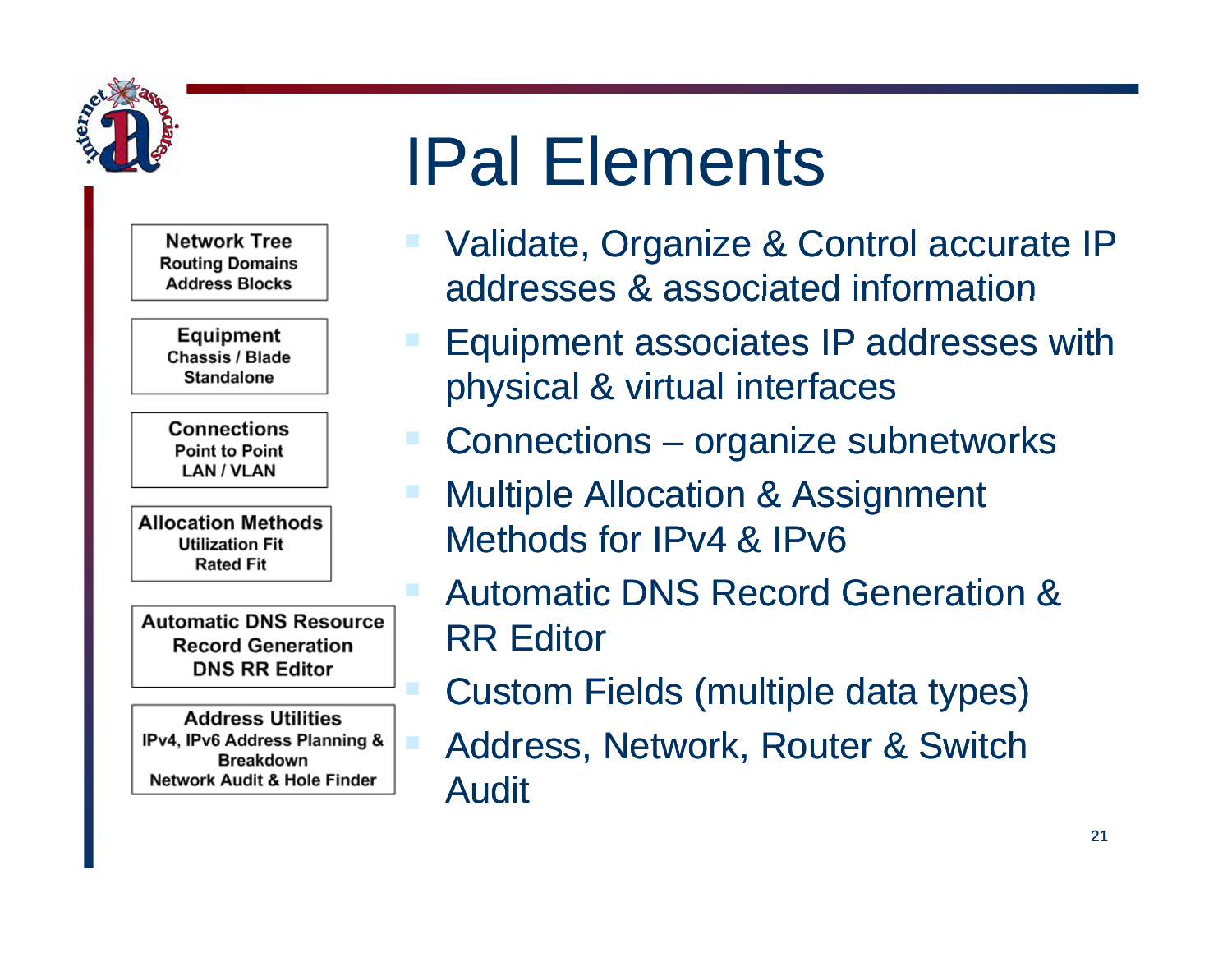

### IPv6 Support

- Address Planning & Design
- Dual Stack Physical and virtual interfaces support multiple IPv4 and IPv6 addresses
- Interfaces addresses
	- EUI-64, Random, or user-defined
- **I** IPv4 IPv6 Transition
	- **EXARCHITECT NETWORK TREE**
	- Load existing v4 devices using network discovery
	- **Optimize & enhance network structure**
	- Add dual stack network structure & v6 address blocks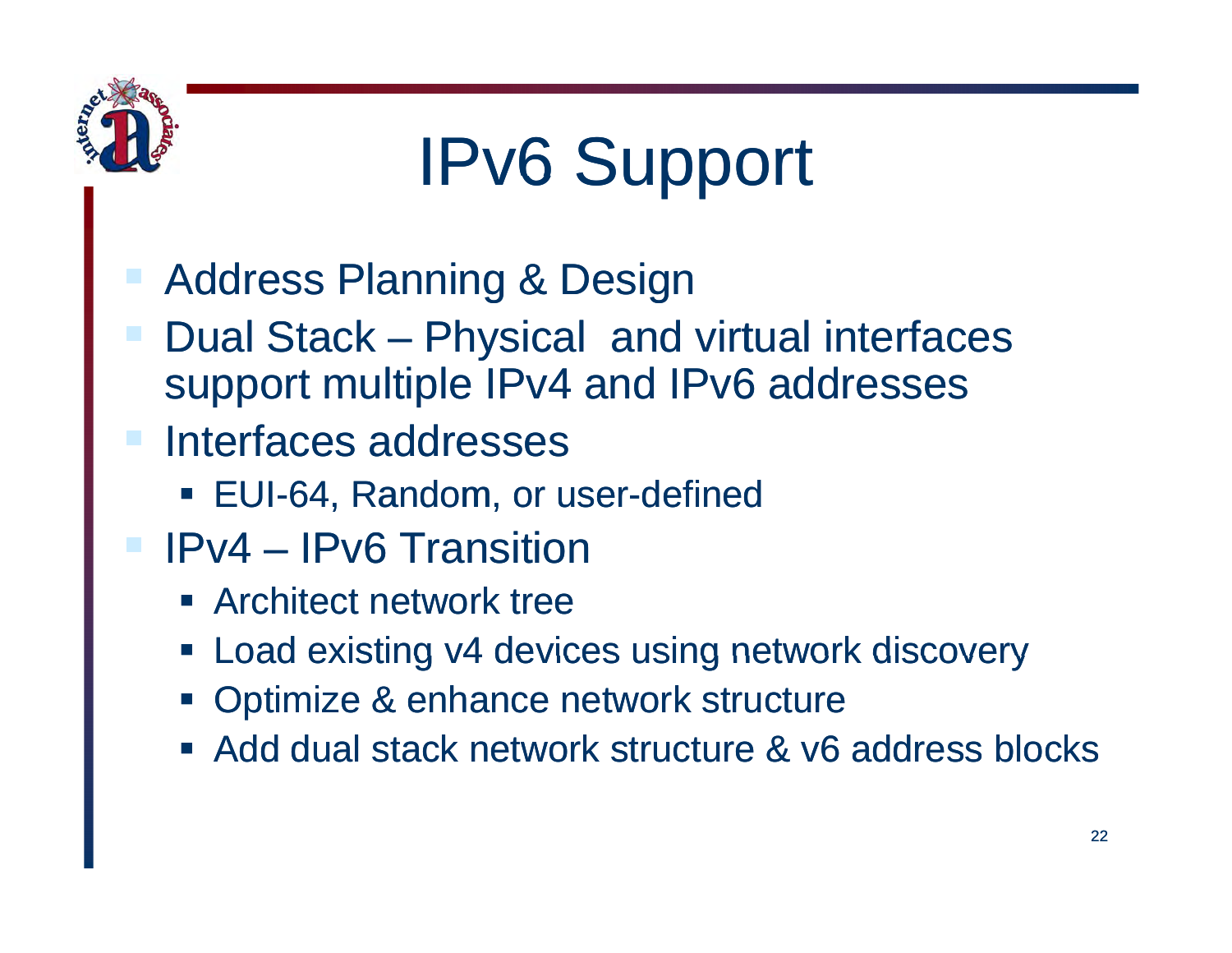# **It's Industry Standard Interfaces**

- DNS/DHCP vendor specific interfaces: Cisco, Microsoft, ISC's BIND, Infoblox, InfoWeapons, Secure64
- Lumeta, SolarWinds, What's Up Gold
- Bi-directional XLS & XML with SOAP/XML API

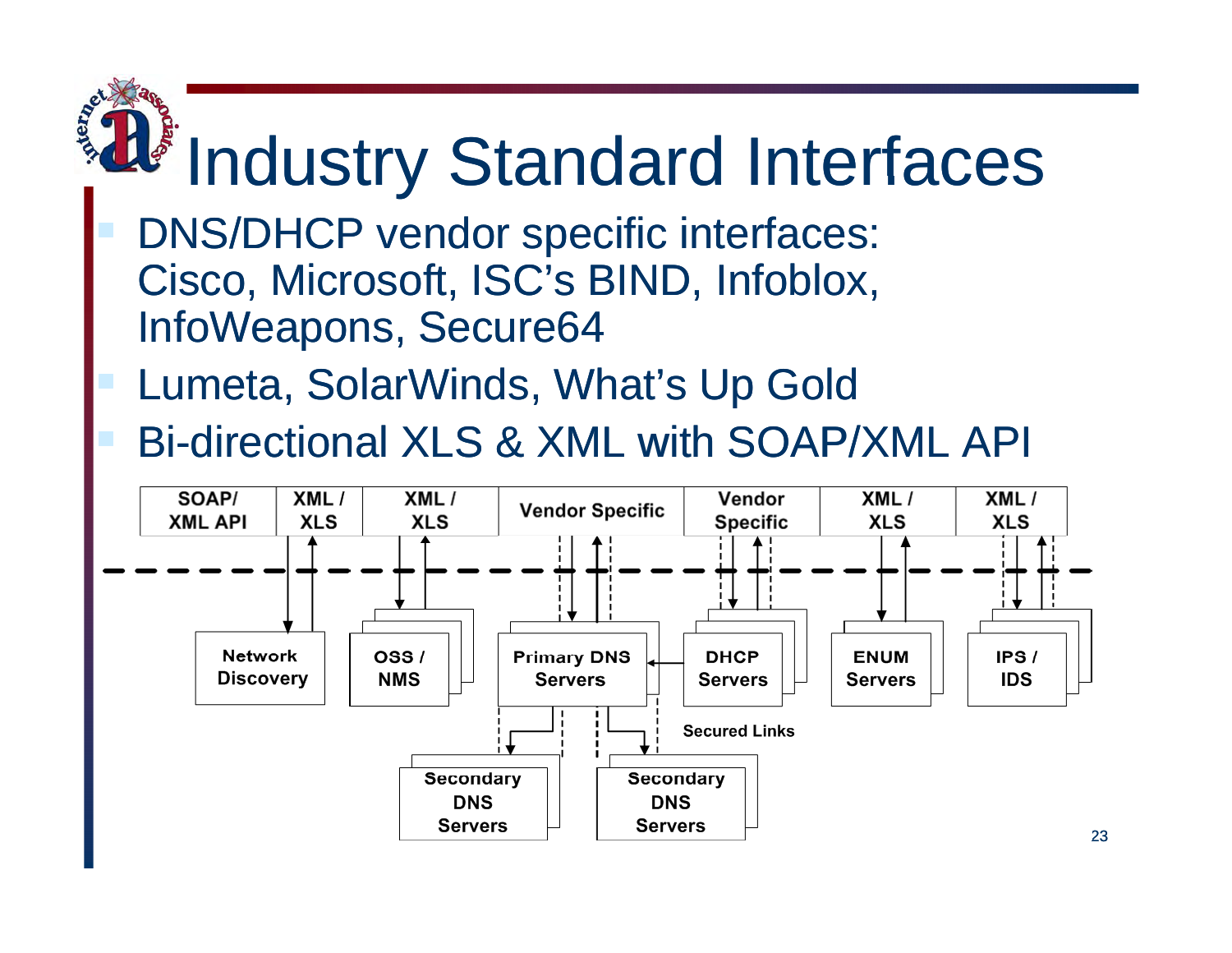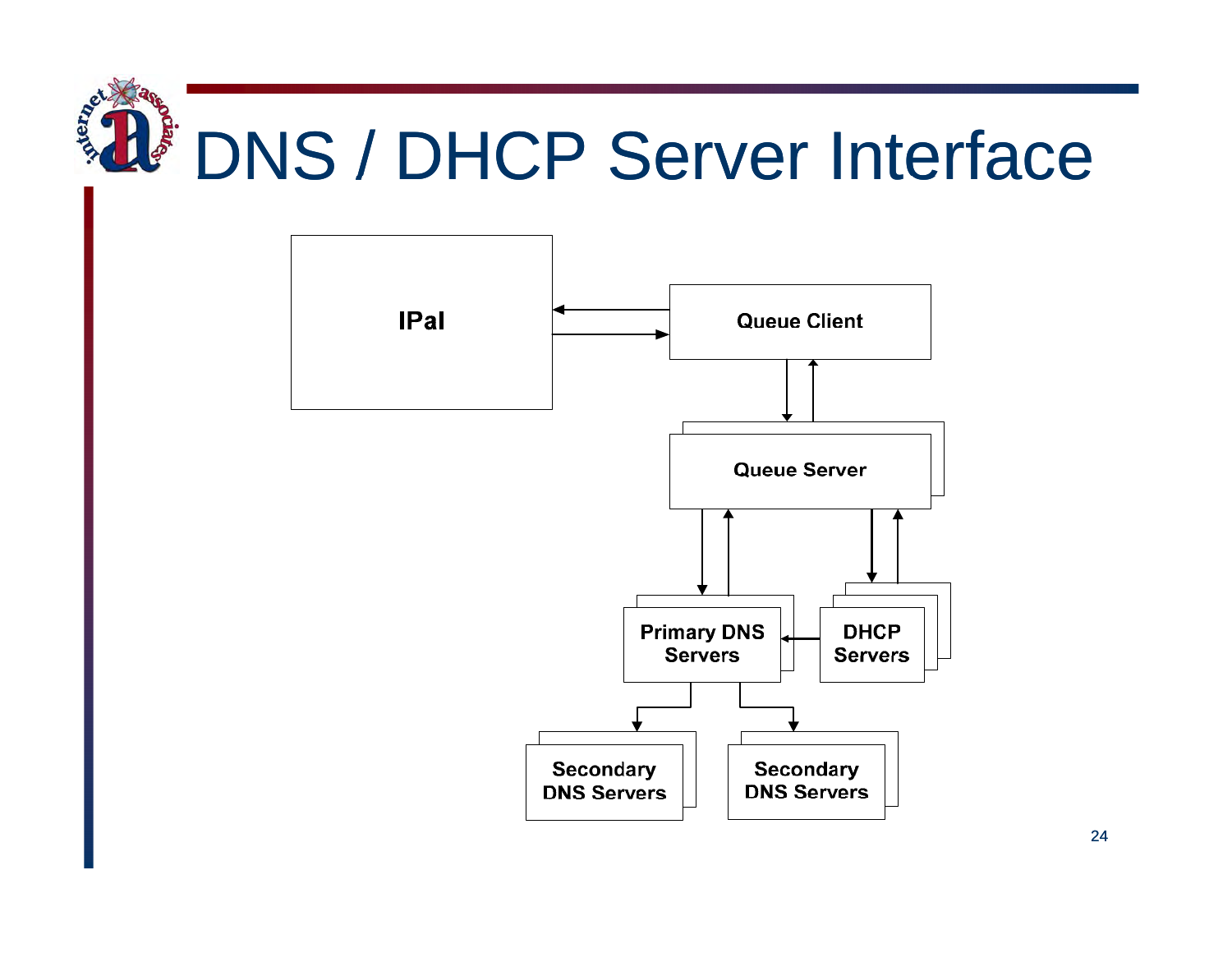

<sup>25</sup>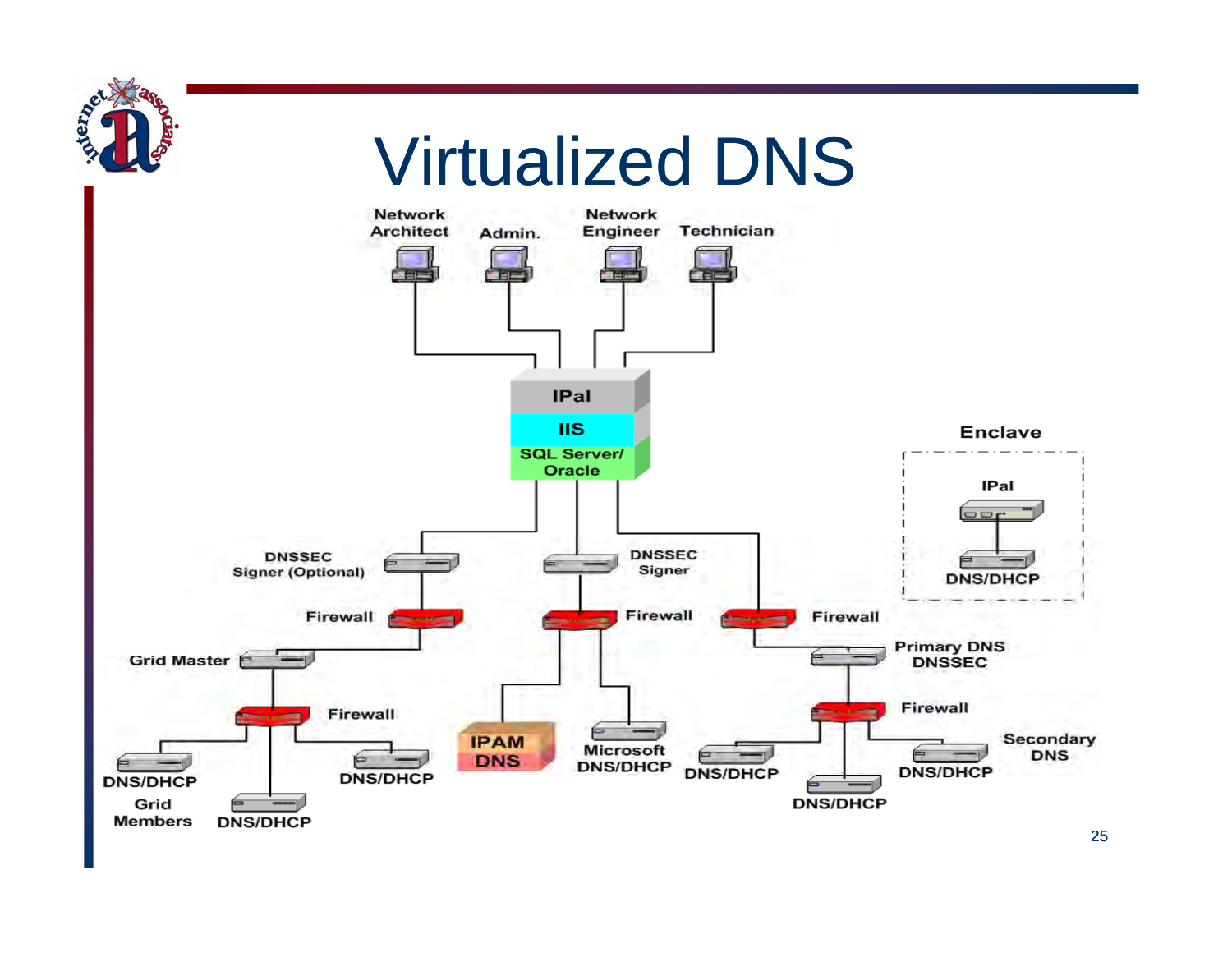#### **TERES** Distributed Virtualized DNS

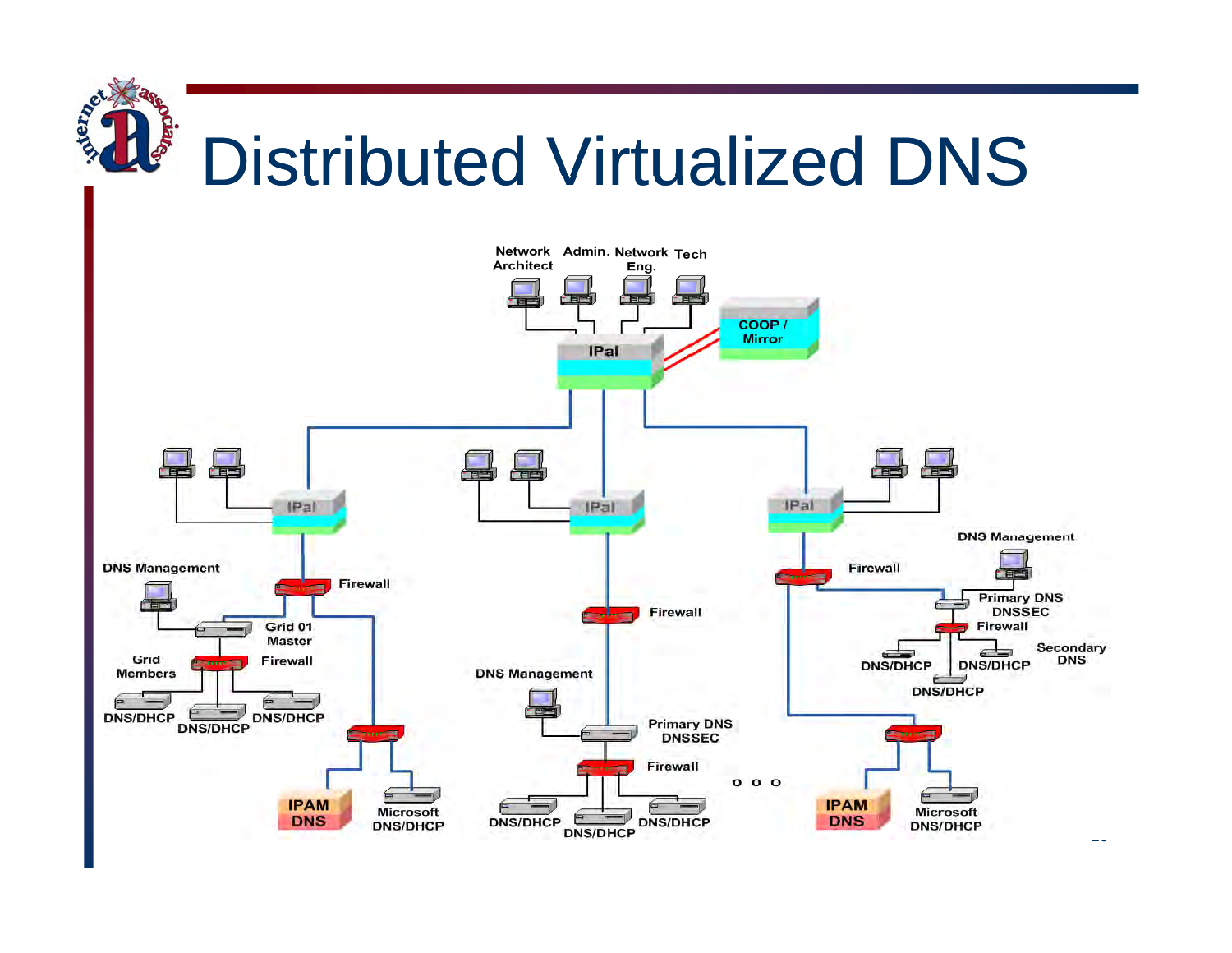### IP*al* MDD Architecture

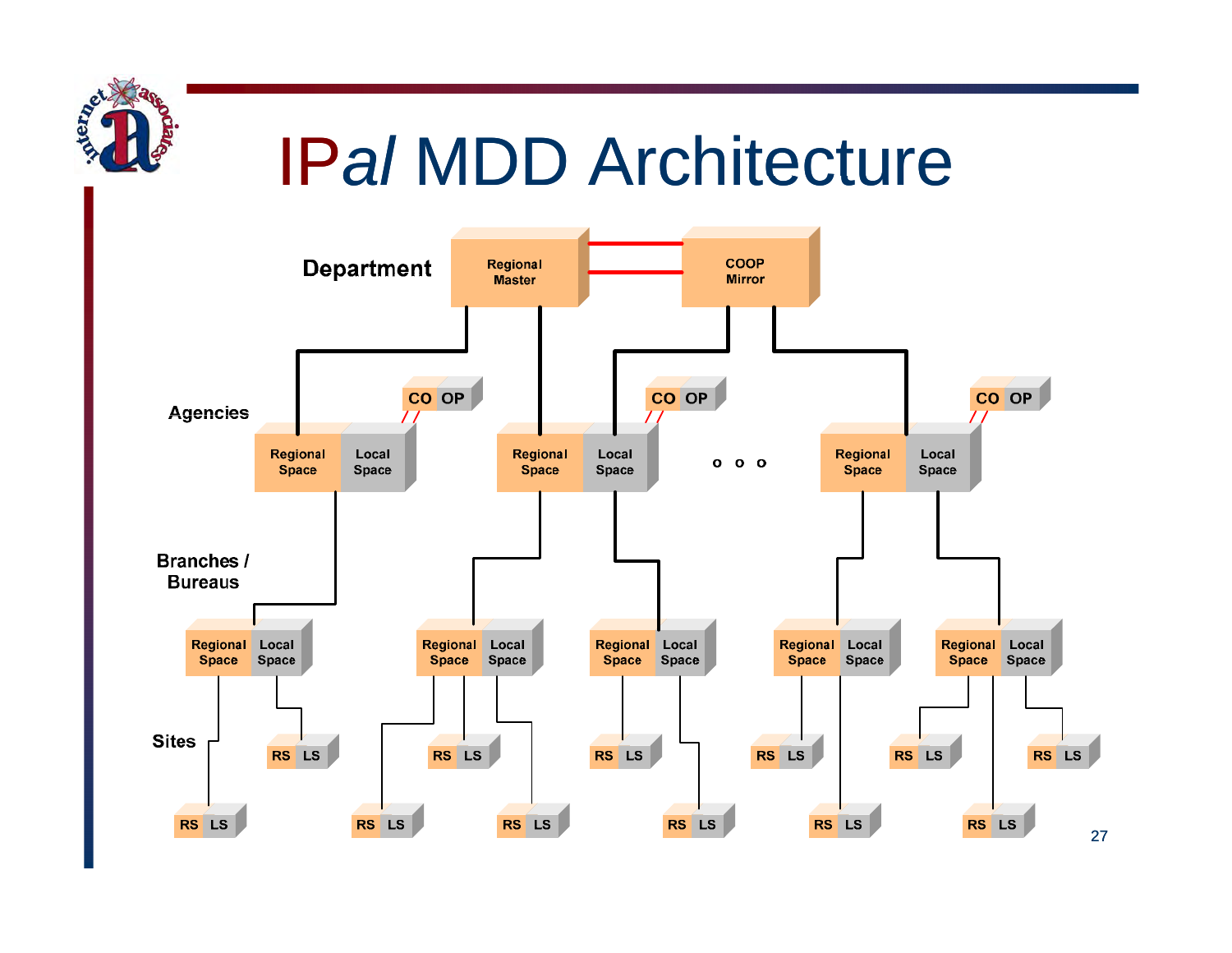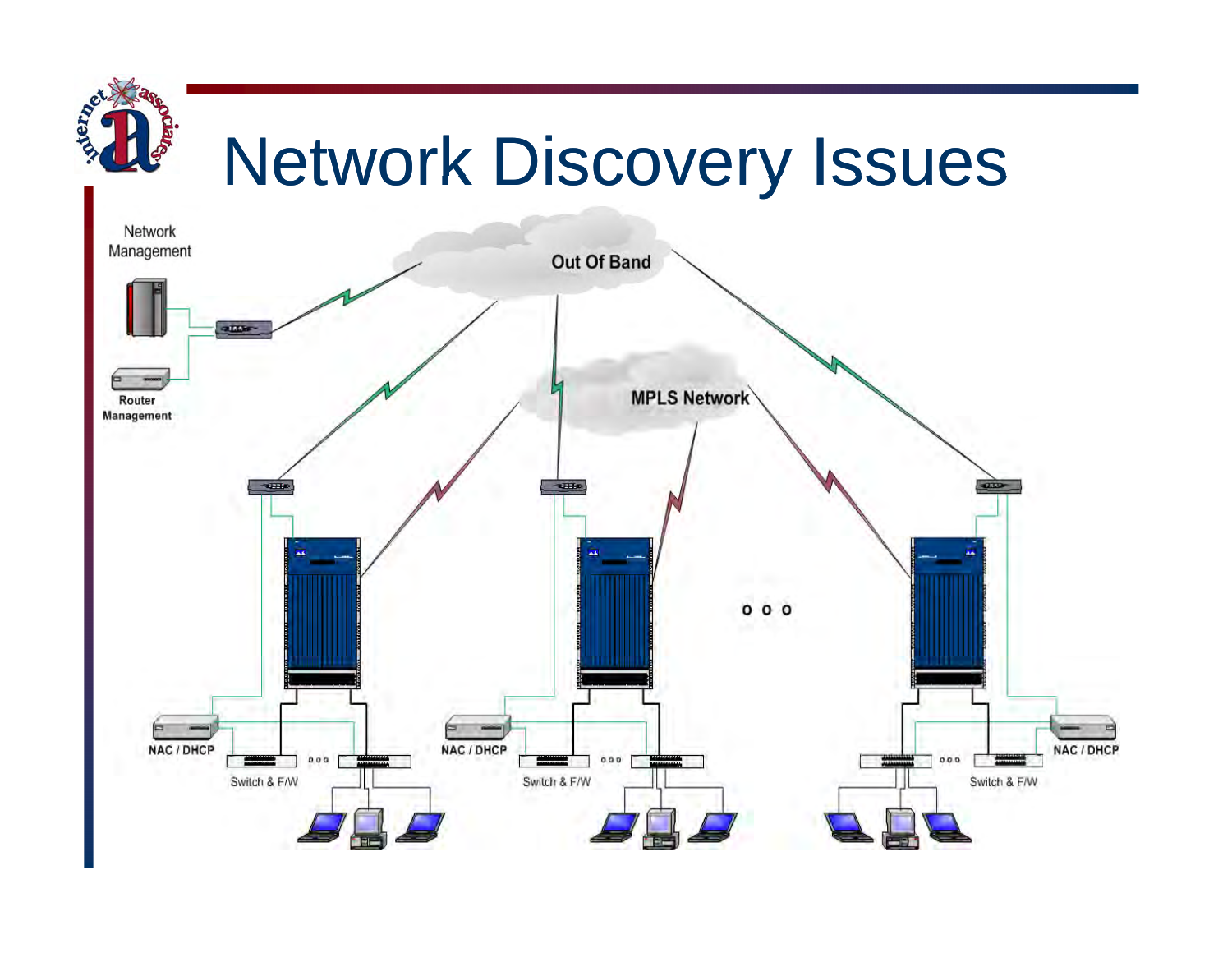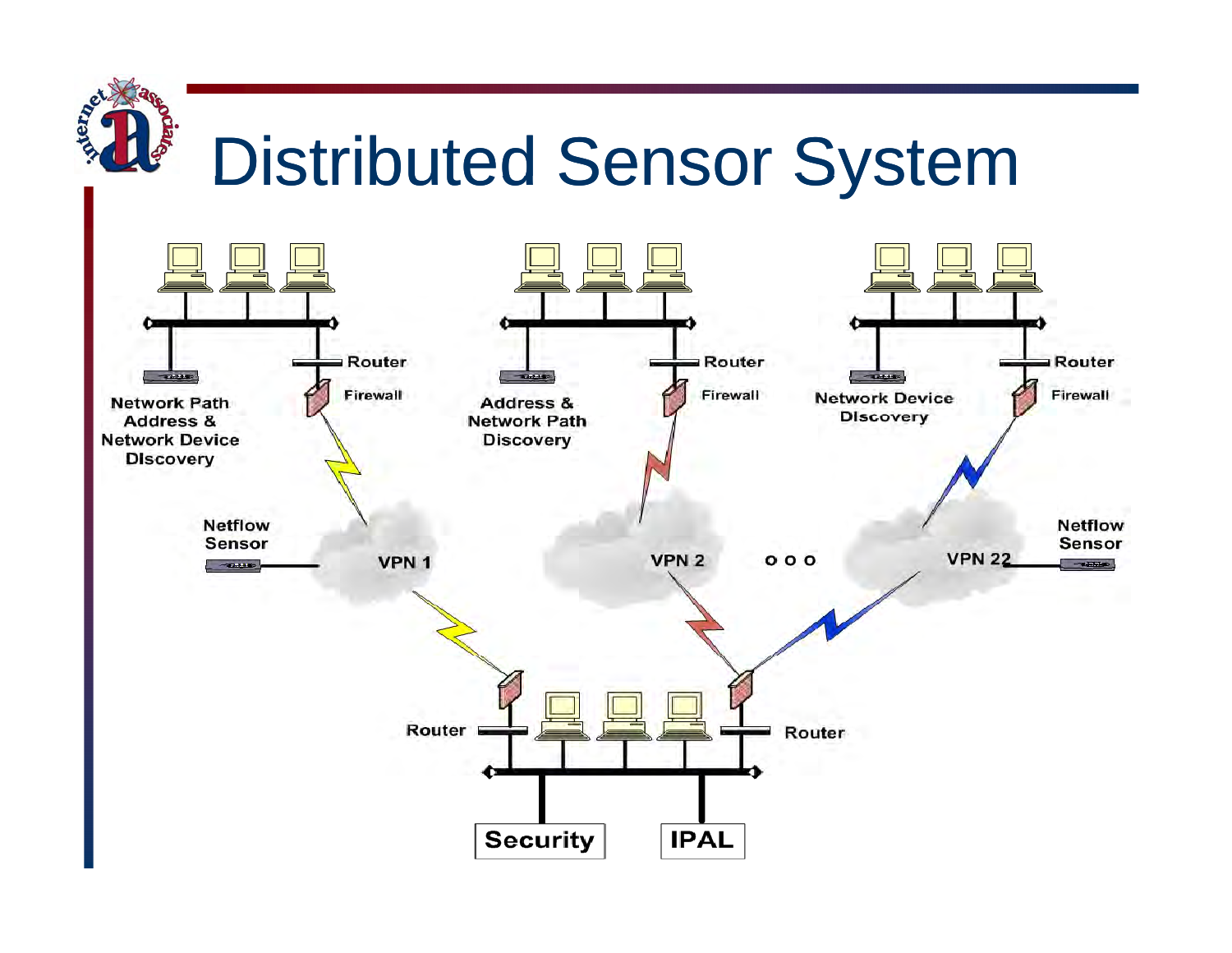